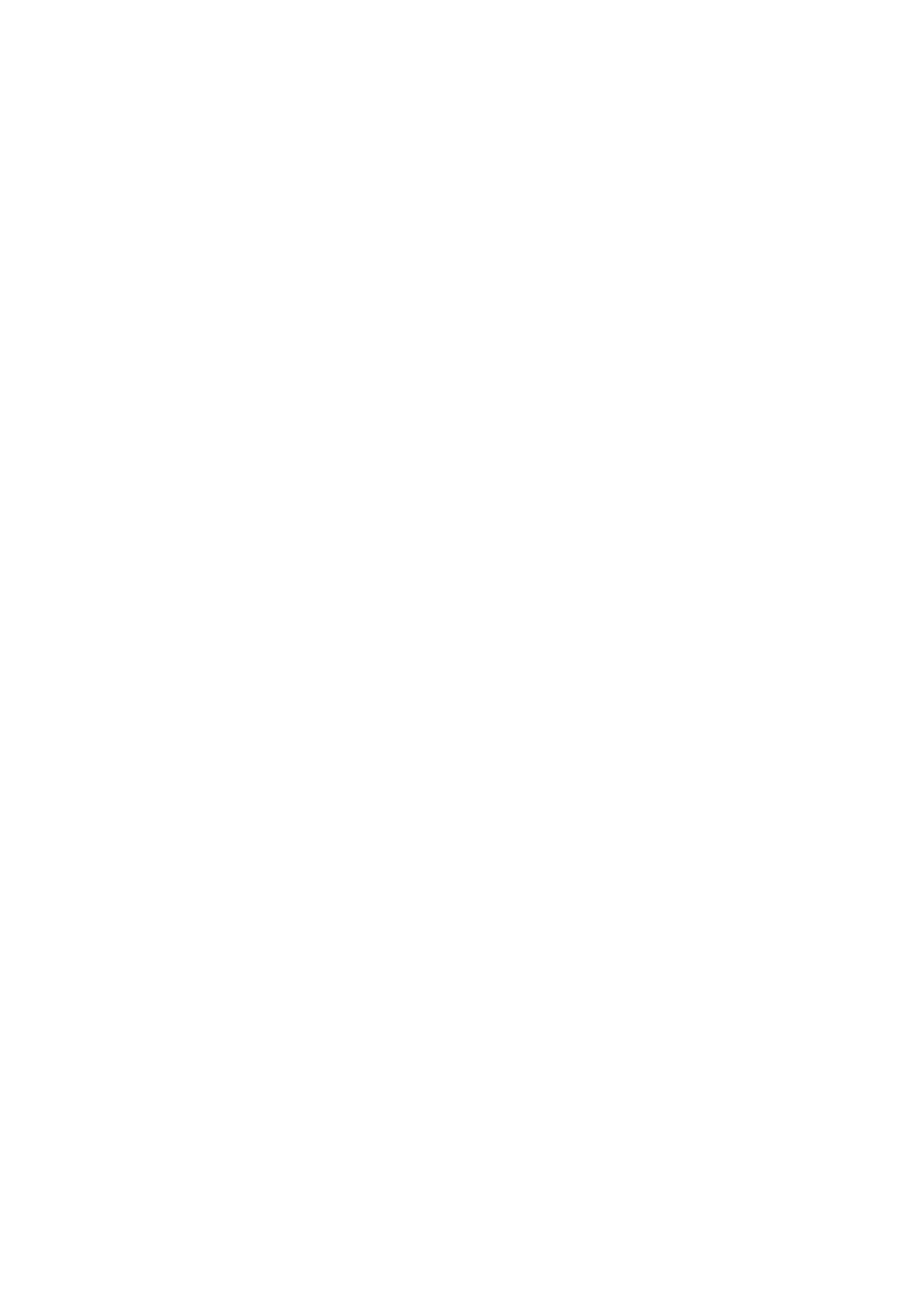# *Table of contents*

| Chapter 1 | Additional capital gains discount for affordable |  |
|-----------|--------------------------------------------------|--|
| Chapter 2 | Affordable housing through managed               |  |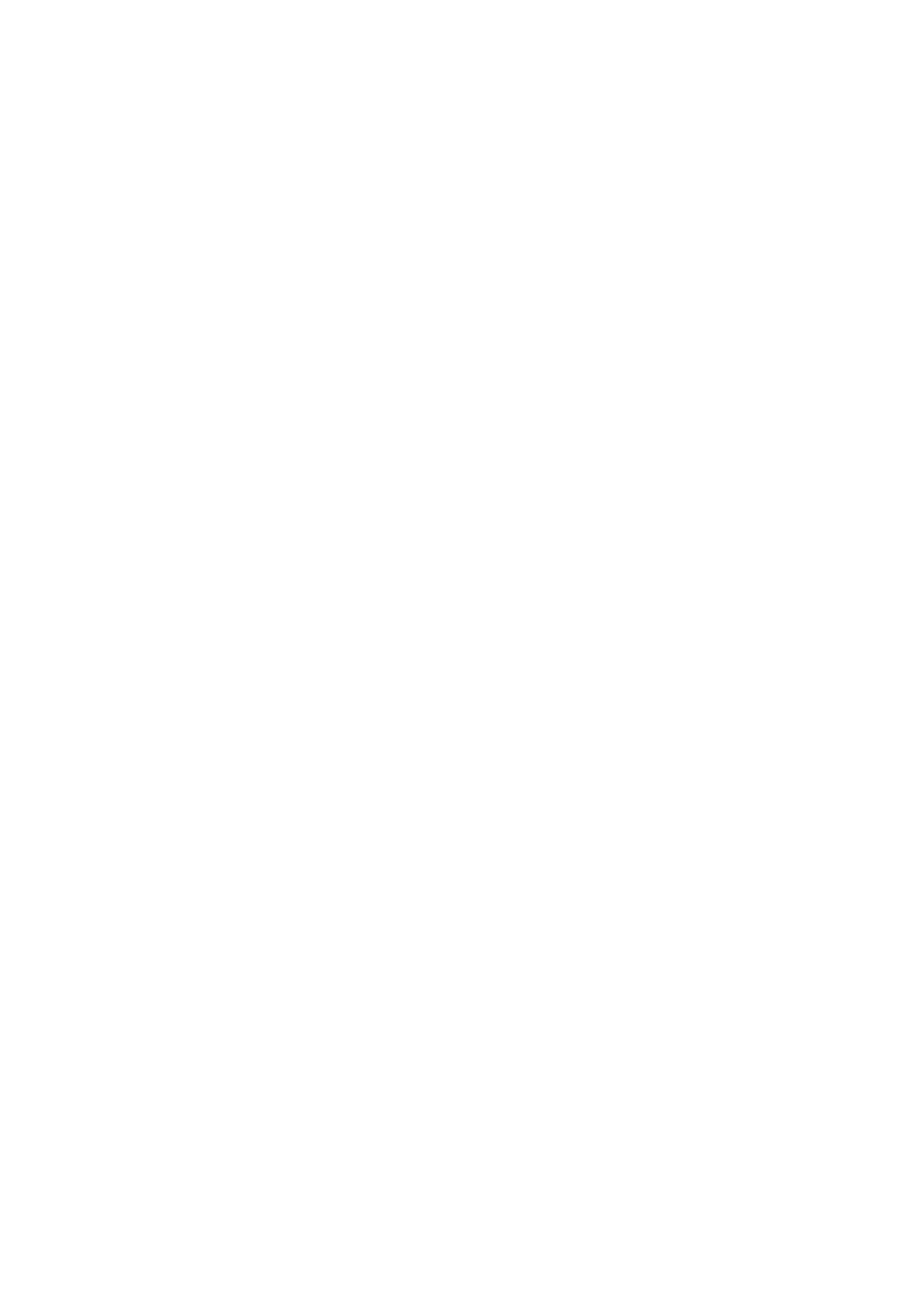# *Glossary*

The following abbreviations and acronyms are used throughout this explanatory memorandum.

| <i><b>Abbreviation</b></i> | <b>Definition</b>                                                  |
|----------------------------|--------------------------------------------------------------------|
| <b>AMIT</b>                | attribution managed investment trust                               |
| CGT                        | capital gains tax                                                  |
| <b>CIV</b>                 | collective investment vehicle                                      |
| Commissioner               | <b>Commissioner of Taxation</b>                                    |
| <b>GST</b> Act             | A New Tax System (Goods and Services Tax)<br>Act 1999              |
| <b>ITAA 1936</b>           | Income Tax Assessment Act 1936                                     |
| <b>ITAA 1997</b>           | Income Tax Assessment Act 1997                                     |
| <b>ITMITA 2008</b>         | Income Tax (Managed Investment Trust<br>Withholding Tax) Act 2008  |
| <b>ITMIT Bill</b>          | Income Tax (Managed Investment Trust<br>Withholding Tax) Bill 2017 |
| MIT                        | managed investment trust                                           |
| <b>NRAS</b>                | National Rental Affordability Scheme                               |
| TAA 1953                   | <b>Taxation Administration Act 1953</b>                            |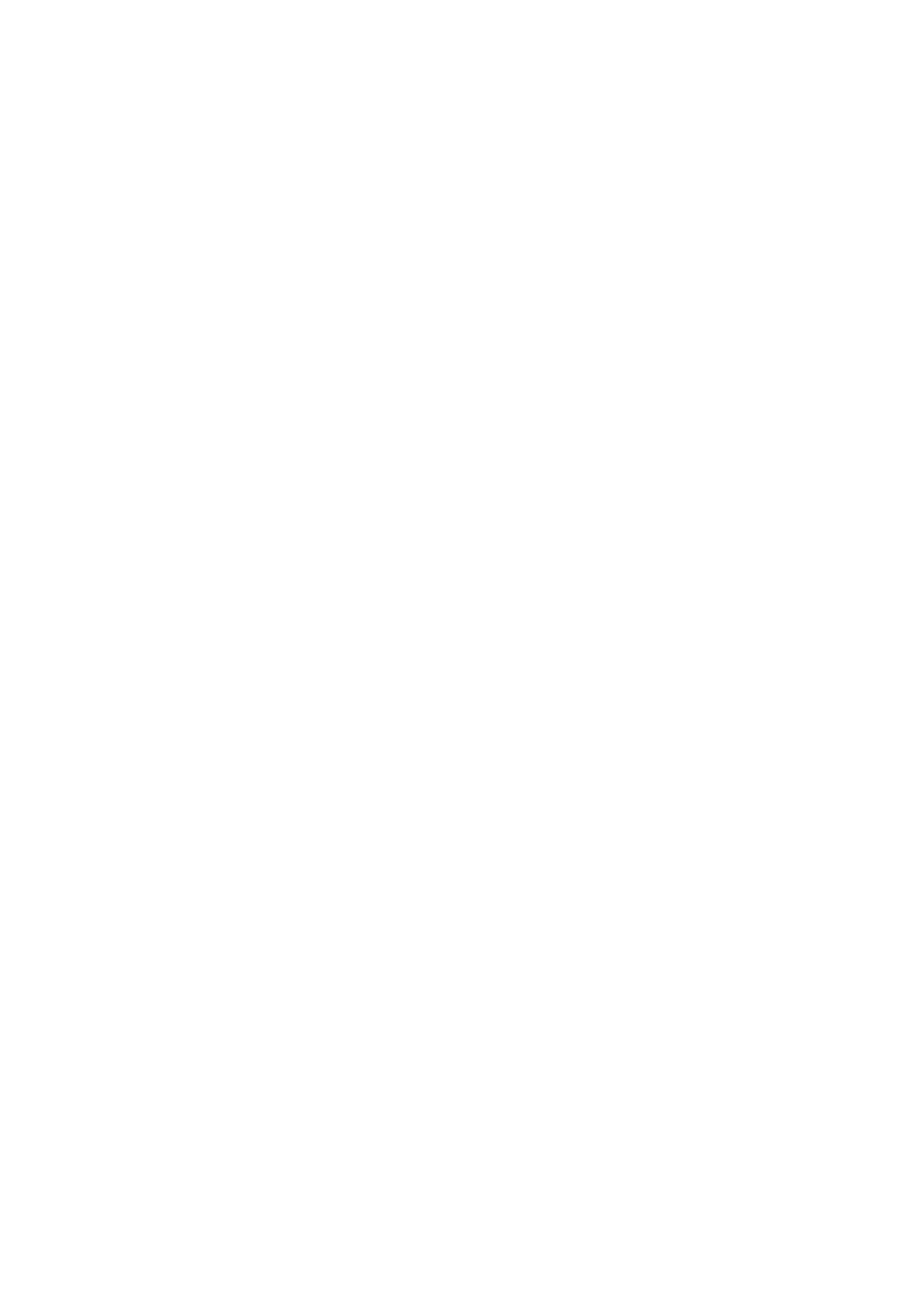# **Outline of chapter**

1.1 Schedule 1 to Treasury Laws Amendment (Reducing Pressure on Housing Affordability No. 2) Bill 2017 (the Bill) amends the *Income Tax Assessment Act 1997* (ITAA 1997) and the *Taxation Administration Act 1953* (TAA 1953) to provide an additional affordable housing capital gains discount. The discount of up to 10 per cent applies if a capital gains tax (CGT) event occurs to an ownership interest in residential premises that has been used to provide affordable housing.

1.2 All legislative references in this Chapter, unless otherwise stated, are to the ITAA 1997.

# **Context of amendments**

1.3 In the 2017-18 Budget, the Government announced a package of measures to improve outcomes across the housing sector, from Australians struggling to put a roof over their head to those in affordable housing, private renters and first home buyers.

1.4 Several of these measures specifically address housing affordability for members of the community earning low to moderate incomes by providing incentives for investors to increase the supply of affordable housing that is available. Having access to affordable housing on a long-term basis will help to support Australian households manage life's challenges and assist in relieving the pressure from rising cost of living.

1.5 The Government recognises that increased private investment is required to provide more Australians with access to affordable rental housing. Specific measures addressing this issue include:

- a CGT incentive for investment in affordable housing (this measure); and
- concessional withholding tax treatment for fund payments to certain managed investment trust (MIT) members relating to affordable housing investment through MITs (referred to as the MITs measure in this Chapter) (see Chapter 2).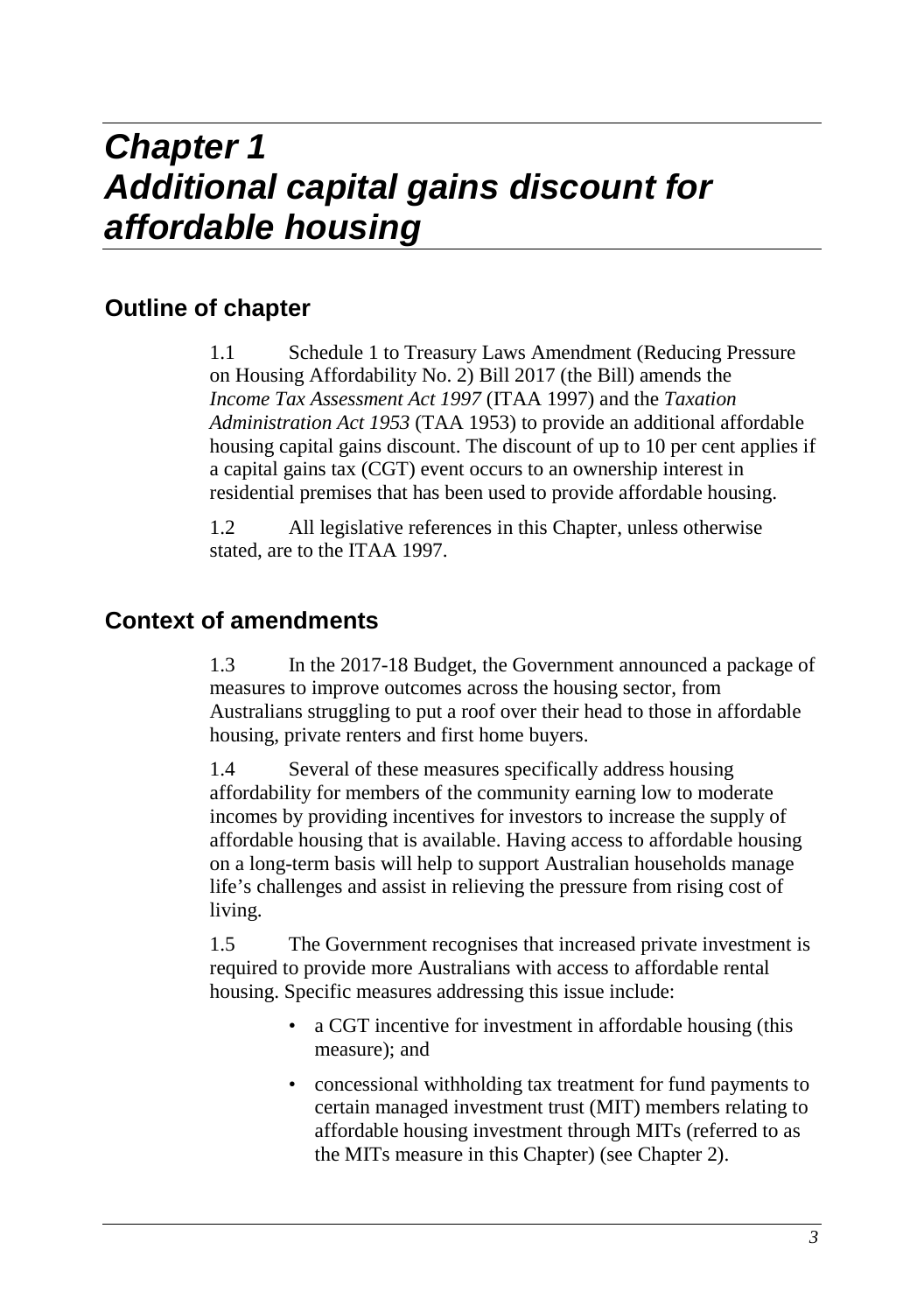1.6 These affordable housing measures provide an additional incentive to individual and institutional investors to increase the supply of affordable housing by allowing investors (including resident investors in MITs) to retain an increased amount of the capital gains they realise from their investments in affordable housing. Individual investors may invest by holding an ownership interest in affordable housing directly or through certain trusts.

1.7 Capital gains arising from CGT assets of individuals that they held for at least 12 months generally receive a 50 per cent capital gains discount. The individual's net capital gain (including a discounted capital gain) forms part of their assessable income. This amount, and the individual's other assessable income less allowable deductions forms their taxable income which is taxed at marginal tax rates.

1.8 In the 2016-17 Budget, the Government announced that it would establish a tax and regulatory framework for two new collective investment vehicles (CIVs):

- a corporate CIV; and
- a limited partnership CIV.

1.9 The Government intends that these CIVs will be able to invest in affordable housing in the same manner as MITs. It is intended that legislation to introduce the framework for the new types of CIVs will ensure members of CIVs have access to the additional affordable housing capital gains discount in the same manner as members of MITs.

# **Summary of new law**

1.10 Schedule 1 to the Bill encourages investment in affordable housing for members of the community earning low to moderate incomes. This is achieved by allowing investors to have an additional affordable housing capital gains discount of up to 10 percent at the time a CGT event occurs to an ownership interest in a dwelling that is residential premises that has been used to provide affordable housing. By reducing the CGT that is payable upon disposal of affordable housing, it ensures that a greater proportion of the gain realised at disposal is retained by the investor.

1.11 The additional capital gains discount applies to investments by individuals directly in affordable housing or investments in affordable housing by individuals through trusts (other than public unit trusts and superannuation funds), including MITs to the extent the distribution or attribution is to the individual and includes such a capital gain.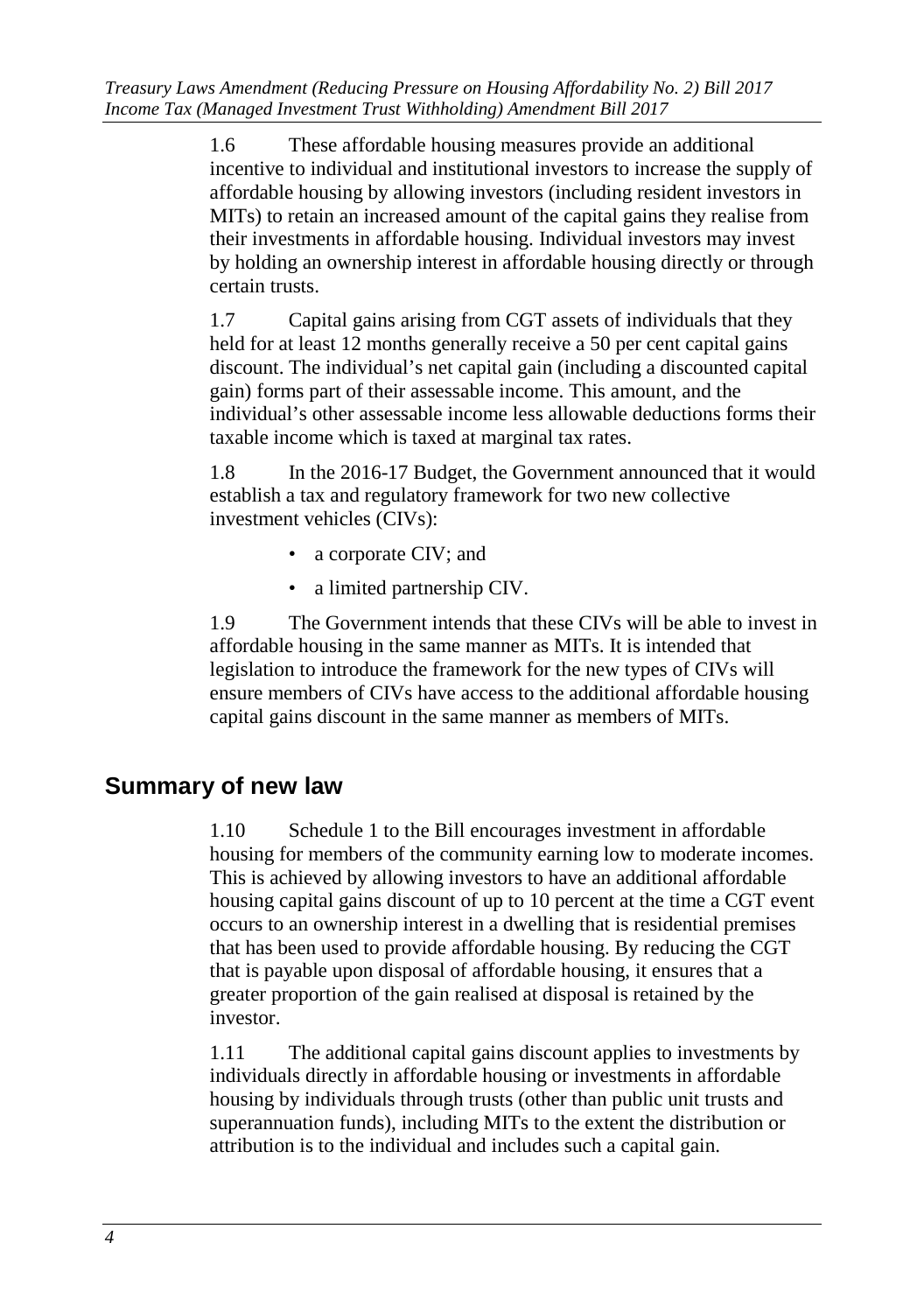# **Comparison of key features of new law and current law**

| New law                                                                                                                                                                                                                                                                                                                                                                                                                                                                                                                                                                                                                                                                                                                                                                                                                                                                                                                                     | Current law                                                                                                                                                                                                                                                                         |  |  |
|---------------------------------------------------------------------------------------------------------------------------------------------------------------------------------------------------------------------------------------------------------------------------------------------------------------------------------------------------------------------------------------------------------------------------------------------------------------------------------------------------------------------------------------------------------------------------------------------------------------------------------------------------------------------------------------------------------------------------------------------------------------------------------------------------------------------------------------------------------------------------------------------------------------------------------------------|-------------------------------------------------------------------------------------------------------------------------------------------------------------------------------------------------------------------------------------------------------------------------------------|--|--|
|                                                                                                                                                                                                                                                                                                                                                                                                                                                                                                                                                                                                                                                                                                                                                                                                                                                                                                                                             | Individuals — direct investment: additional 10 per cent capital gains<br>discount                                                                                                                                                                                                   |  |  |
| Individuals are generally entitled to a<br>50 per cent discount on capital gains<br>for assets held for at least 12 months.<br>Individuals also are entitled to an<br>additional capital gains discount of up<br>to 10 per cent for capital gains on<br>such assets to the extent they are<br>attributable to capital gains on<br>dwellings used to provide affordable<br>housing for a period or periods<br>totalling at least three years.                                                                                                                                                                                                                                                                                                                                                                                                                                                                                                | Individuals are generally entitled to a<br>50 per cent discount on capital gains<br>for assets held for at least 12 months.                                                                                                                                                         |  |  |
| Individual — indirect investment through trusts and MITs: additional<br>10 per cent capital gains discount                                                                                                                                                                                                                                                                                                                                                                                                                                                                                                                                                                                                                                                                                                                                                                                                                                  |                                                                                                                                                                                                                                                                                     |  |  |
| Individuals are generally entitled to a<br>50 per cent capital gains discount on<br>capital gains that are distributed or<br>attributed to them directly or through<br>an interposed entity from a trust or<br>MIT (if the trust or MIT is entitled to<br>a discount capital gain).<br>Individuals are also entitled to an<br>additional capital gains discount of up<br>to 10 per cent on capital gains:<br>that are distributed or attributed to<br>them directly or through an<br>interposed entity from a trust or<br>MIT; and<br>to the extent they are attributable<br>to capital gains on dwellings used<br>to provide affordable housing.<br>However, the trust or MIT must have<br>used the dwelling to provide<br>affordable housing for a period or<br>periods totalling at least three years.<br>The interposed entity or trust may be<br>a trust or partnership (other than a<br>public unit trust or superannuation<br>fund). | Individuals are generally entitled to a<br>50 per cent capital gains discount on<br>capital gains that are distributed or<br>attributed to them directly or through<br>an interposed entity from a trust or<br>MIT (if the trust or MIT is entitled to<br>a discount capital gain). |  |  |
|                                                                                                                                                                                                                                                                                                                                                                                                                                                                                                                                                                                                                                                                                                                                                                                                                                                                                                                                             | Providing affordable housing                                                                                                                                                                                                                                                        |  |  |
| A dwelling is used to provide<br>affordable housing if the following                                                                                                                                                                                                                                                                                                                                                                                                                                                                                                                                                                                                                                                                                                                                                                                                                                                                        | Not applicable.                                                                                                                                                                                                                                                                     |  |  |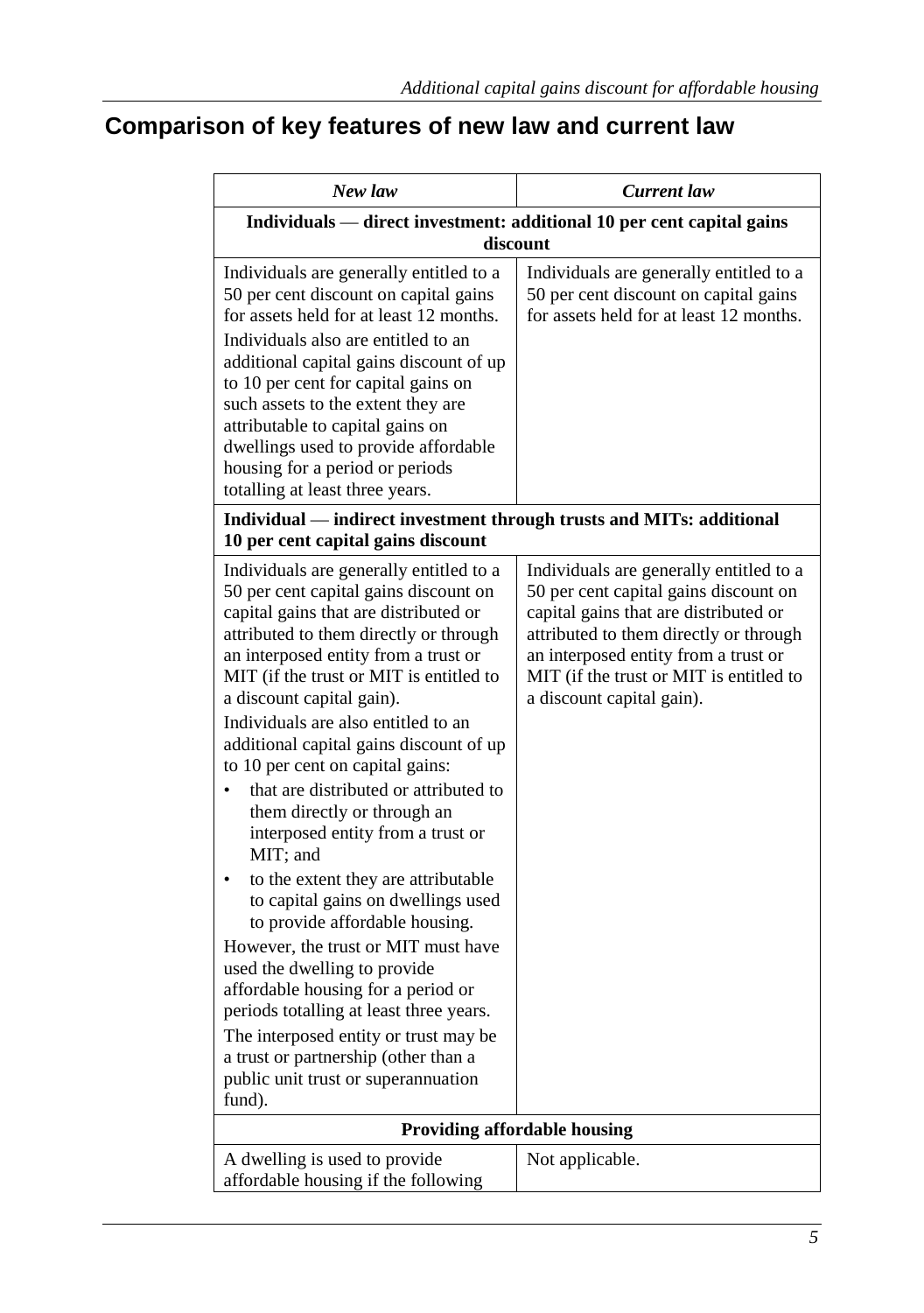*Treasury Laws Amendment (Reducing Pressure on Housing Affordability No. 2) Bill 2017 Income Tax (Managed Investment Trust Withholding) Amendment Bill 2017* 

| New law                                                                                                                                                                                                                                                            | <b>Current</b> law |
|--------------------------------------------------------------------------------------------------------------------------------------------------------------------------------------------------------------------------------------------------------------------|--------------------|
| conditions are satisfied:                                                                                                                                                                                                                                          |                    |
| residential premises condition —<br>the dwelling is residential<br>premises that is not commercial<br>residential premises;                                                                                                                                        |                    |
| property management<br>condition — the tenancy of the<br>dwelling or its occupancy is<br>exclusively managed by an<br>eligible community housing<br>provider;                                                                                                      |                    |
| providing affordable housing<br>certification condition — the<br>eligible community housing<br>provider has given each entity that<br>holds an ownership interest in the<br>dwelling certification that the<br>dwelling was used to provide<br>affordable housing; |                    |
| National Rental Affordability<br>Scheme (NRAS) condition — no<br>entity that has an ownership<br>interest in the dwelling is entitled<br>to receive an NRAS incentive for<br>the NRAS year; and                                                                    |                    |
| MIT membership condition - if<br>the ownership interest in the<br>dwelling is owned by a MIT the<br>tenant does not have an interest in<br>the MIT that passes the<br>non-portfolio test.                                                                          |                    |

# **Detailed explanation of new law**

1.12 The additional affordable housing capital gains discount may apply to reduce an individual's capital gain from a CGT event occurring to a dwelling that was either owned by the individual or a trustee of certain types of trusts in which the individual is a beneficiary (directly or through a partnership or a trust of any of those types). If the individual is eligible for an additional affordable housing capital gains discount it is applied to reduce the capital gain in working out their net capital gain for the income year.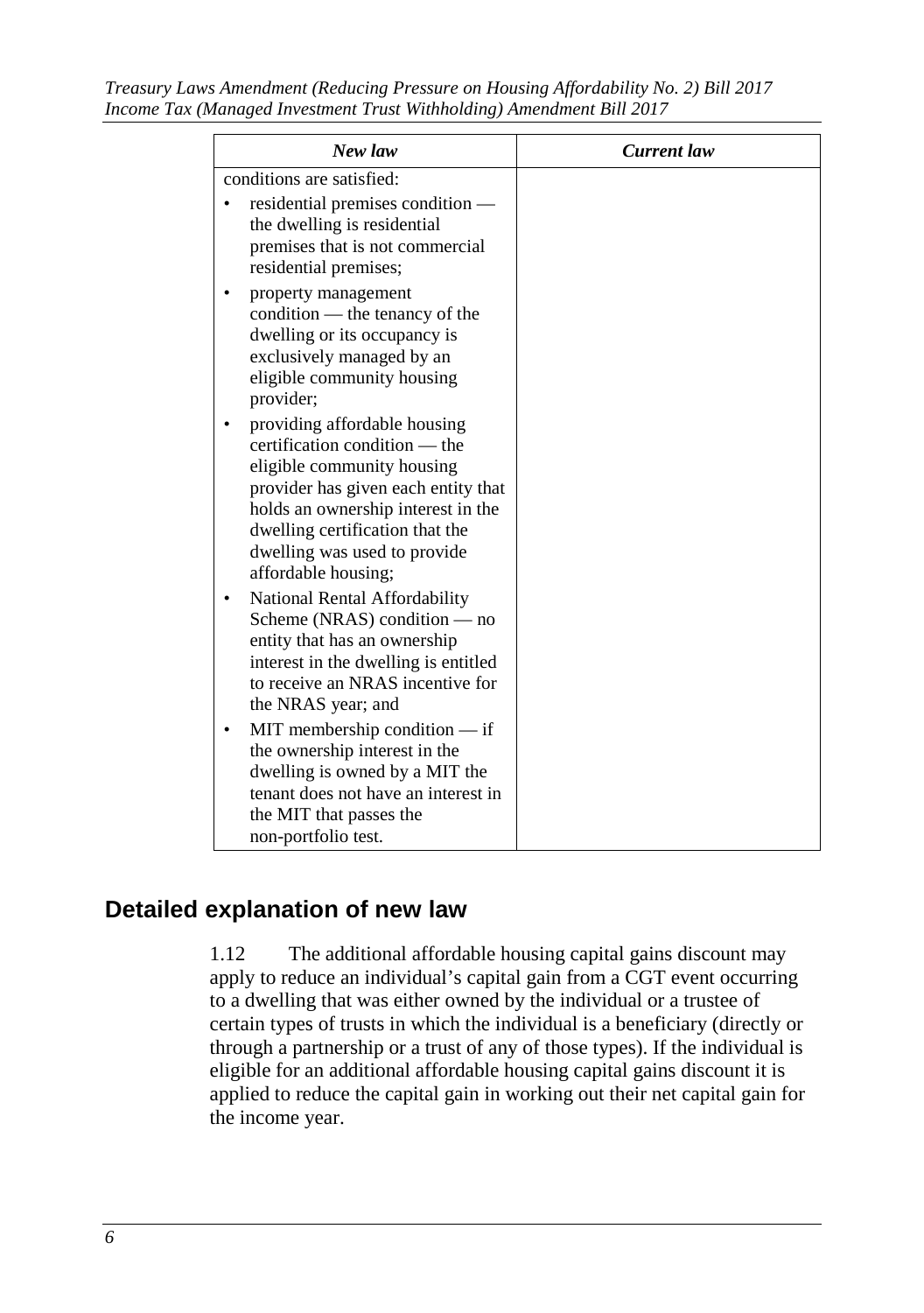# **Eligibility for an additional affordable housing capital gains discount**

1.13 The additional affordable housing capital gains discount applies separately to each capital gain from affordable housing made by an individual, or distributed or attributed to an individual by certain trusts, if eligibility conditions are met.

1.14 An individual is eligible for an additional affordable housing capital gains discount (direct investment) on a capital gain if they:

- make a discount capital gain from a CGT event happening in relation to a CGT asset that is their ownership interest in a dwelling; and
- used the dwelling to provide affordable housing for at least three years (1095 days) which may be aggregate usage over different periods.

### *[Schedule 1, item 2, subsection 115-125(2)]*

1.15 An individual will also be eligible for an additional affordable housing capital gains discount on a capital gain (trust investment) if:

- that capital gain was distributed or attributed to them:
	- directly from a trust; or
	- from a trust through a partnership or another trust;
- the capital gain was a discount capital gain for the trust that realised that gain;
- the dwelling was used to provide affordable housing for at least three years (1095 days) which may be aggregated use in different periods; and
- the trust which used the dwelling to provide affordable housing and any interposed entities (if any) through which the capital gain was distributed or attributed to the individual was one of the following specified entities:
	- a trust (other than a public unit trust or a superannuation fund):
	- a managed investment trust; or
	- a partnership.

# *[Schedule 1, item 2, subsections 115-125(2) and (3)]*

1.16 This Chapter first explains the requirements to qualify for the capital gains discount for direct investment in affordable housing. Where these differ for trust investments in affordable housing, they are explained later in this Chapter.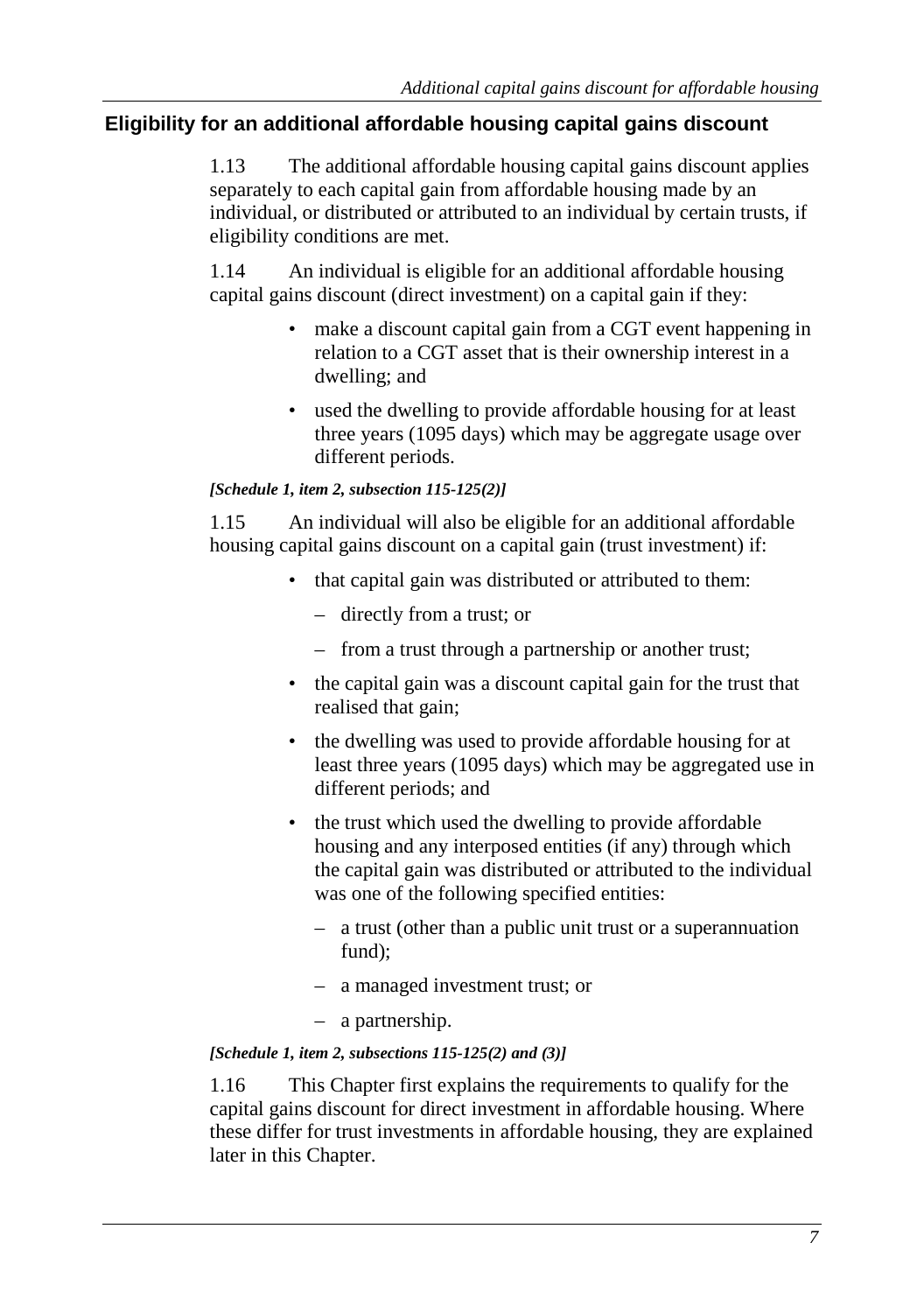#### *CGT event happening in relation to a CGT asset that is an ownership interest in a dwelling*

1.17 The CGT event that generally applies to ownership interests in dwellings is CGT event A1 disposals (see section 104-10). However other CGT events can also apply to an ownership interest in a dwelling.

1.18 For this measure dwelling takes its existing meaning as defined in section 118-115, that is a dwelling includes:

- a building (for example a house) or part of a building (for example an apartment or townhouse) that consists wholly or mainly of accommodation; and
- any land immediately under the unit of accommodation.

1.19 It also includes adjacent land that, together with the land under the dwelling, does not exceed two hectares, and adjacent structures (for example, a storeroom, shed or garage).

1.20 While caravans, houseboats and other mobile homes are included in the definition of dwelling for CGT purposes, only dwellings that are residential premises that are not commercial residential premises can be used to provide affordable housing. Therefore this measure does not apply to caravans, mobile homes and houseboats as they are not residential premises (see paragraph 1.32).

1.21 Section 118-130 provides that an ownership interest in a dwelling is:

- for land a legal or equitable interest in it or a right to occupy it;
- for a dwelling that is not a flat or home unit a legal or equitable interest in the land on which it is erected, or a licence or right to occupy it; or
- for a flat or home unit a legal or equitable interest in a stratum unit in it, a licence or right to occupy it, or a share in a company that owns a legal or equitable interest in the land on which the flat or home is erected and provides a right to occupy it.

# *Discount capital gain*

1.22 For the purposes of this measure a discount capital gain is a capital gain of an individual that:

> • resulted from a CGT event happening to an ownership interest in a dwelling which the individual has owned for at least 12 months; and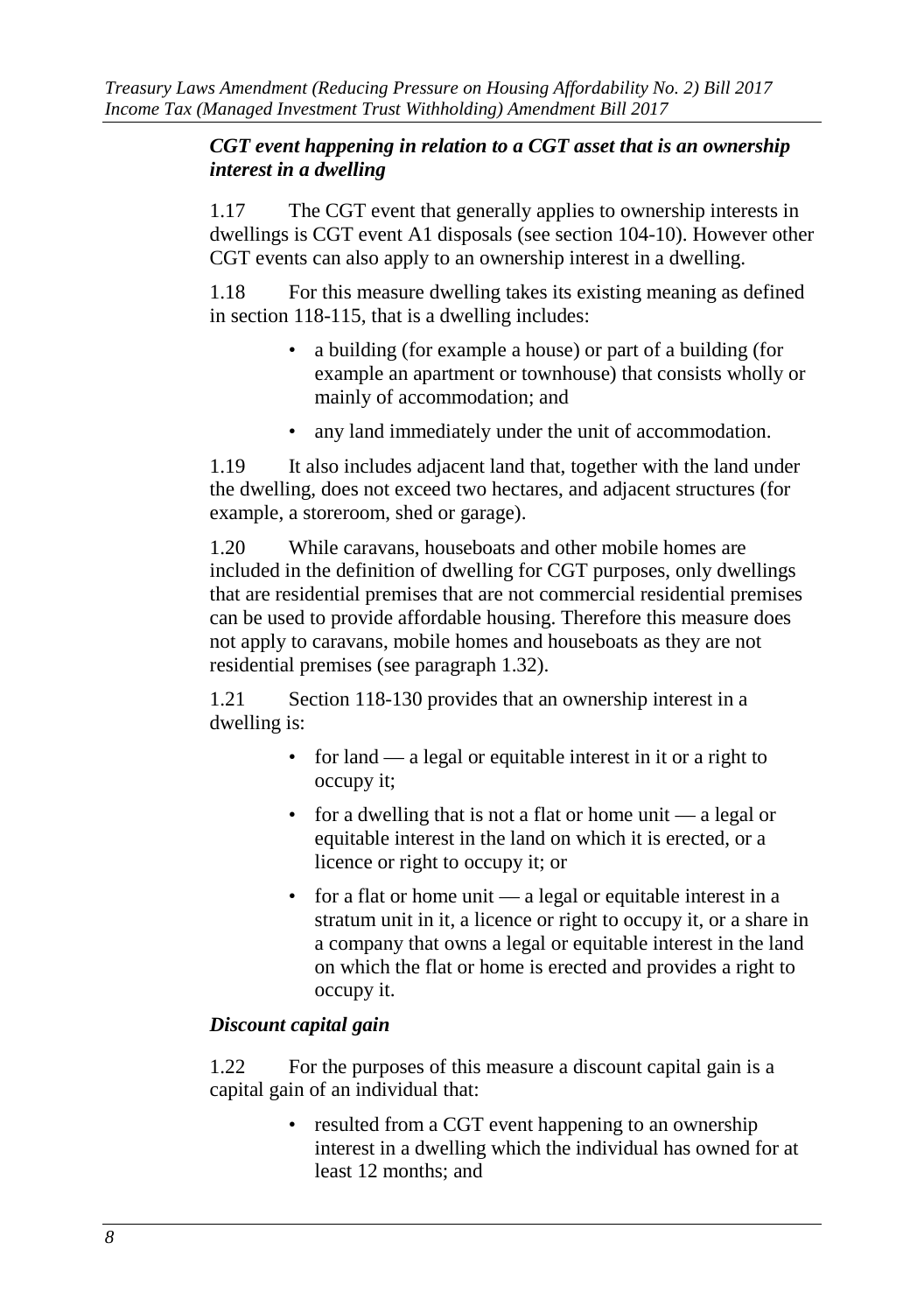• the cost base was worked out without the application of indexation.

1.23 A discount capital gain includes an amount that is treated as a capital gain of an individual under section 115-215 for the purposes of calculating their net capital gain where that individual is entitled to the capital gains discount. An individual's capital gains from the application of section 115-215 are those capital gains realised by trusts that have been distributed, either directly or through an interposed entity to that individual (see paragraphs 1.52 to 1.54 below).

1.24 Capital gains realised by trusts include capital gains that have been attributed to a resident individual by an attributed managed investment trust (AMIT) to which subsection 276-80(2) has applied. This provision treats the member as having derived, received or made the amount reflected in the determined member component in the same circumstance as the AMIT derived, received or made it.

# *Used the dwelling to provide affordable housing*

1.25 The additional affordable housing capital gains discount only applies to certain capital gains if the dwelling in which the ownership interest was held was used to provide affordable housing for a period or periods totalling three (1095 days) or more years after 1 January 2018. The capital gain must have been realised by an individual or be a capital gain that was distributed or attributed (directly or via a partnership or certain trusts) to an individual by certain trusts. The period that the dwelling was used to provide affordable housing may be a continuous period or an aggregation of periods totalling three or more years. *[Schedule 1, item 2, subsection 115-125(2)]*

# **Example 1.1 — Aggregated period of affordable housing use**

Lisa signs a contract to acquire a dwelling that is residential premises (but not commercial residential premises) on 15 August 2018.

Lisa used the dwelling as follows when she owned it:

- undertook repairs at the property from when she acquired it on 15 August 2018 (the acquisition date for CGT purposes) until 1 December 2018 (109 days);
- rented it out by providing affordable housing from 2 December 2018 until 20 August 2020 (628 days);
- rented it out through a real estate property manager at market rates (that is not providing affordable housing) from 21 August 2020 until 31 August 2021 (376 days);
- rented it out by providing affordable housing from 1 September 2021 until 15 January 2023 (502 days); and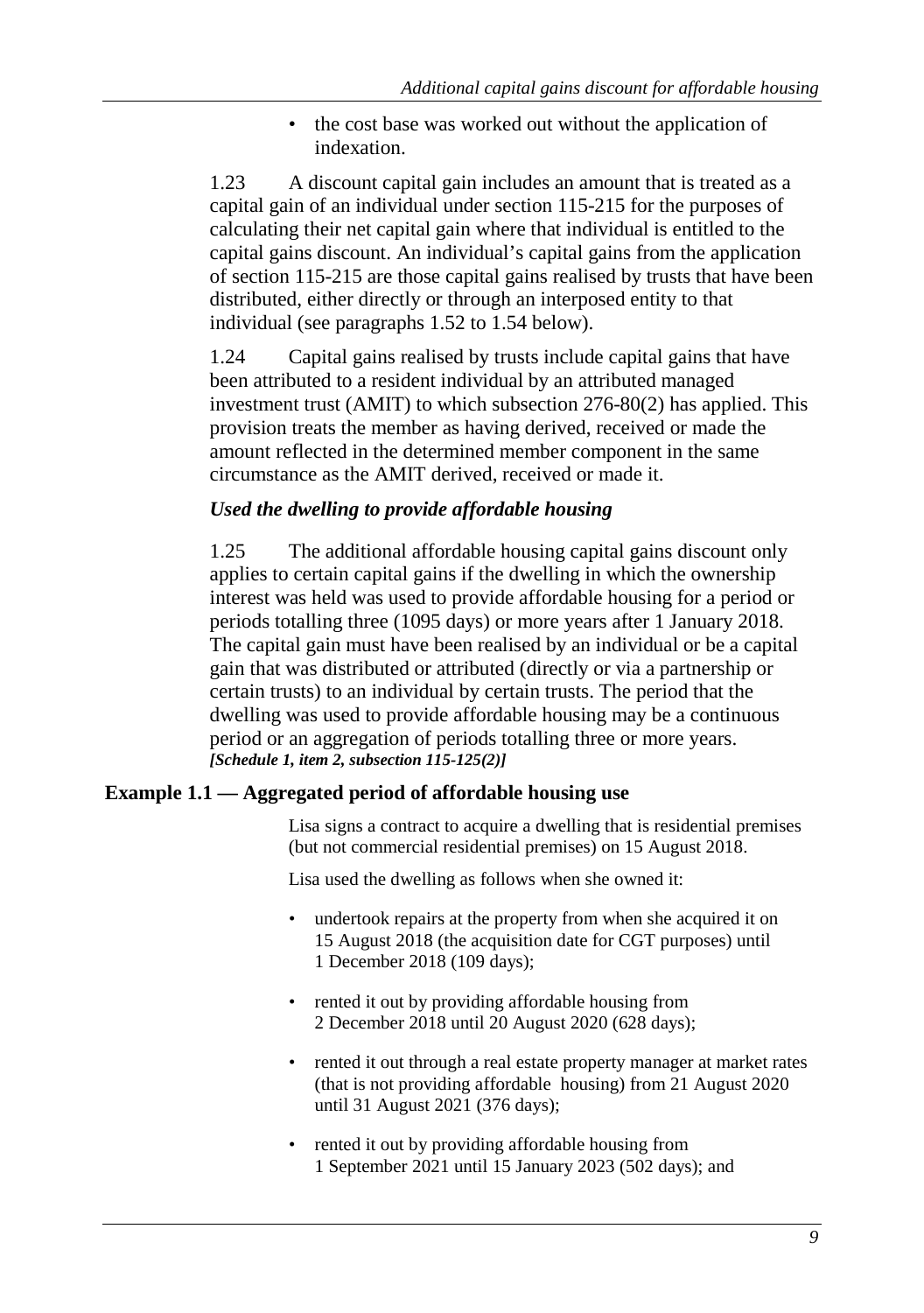• vacated the property and prepared it for sale on and after 16 January 2023 (57 days).

On 13 March 2023 Lisa signed a contract to sell the dwelling with settlement occurring on 11 April 2023.

Lisa has held the dwelling for a total of 1,672 days of which it was used to provide affordable housing for 1,130 days. As the dwelling was used to provide affordable housing for more than 1,095 days, Lisa is eligible for the additional affordable housing capital gains discount (assuming the dwelling meets the other requirements).

1.26 A dwelling is used to provide affordable housing if the following conditions are satisfied:

- residential premises condition the dwelling is residential premises that is not commercial residential premises;
- property management condition the tenancy of the dwelling or its occupancy is exclusively managed by an eligible community housing provider;
- providing affordable housing certification condition the eligible community housing provider has given each entity that holds an ownership interest in the dwelling certification that the dwelling was used to provide affordable housing;
- NRAS condition no entity that has an ownership interest in the dwelling is entitled to receive an NRAS incentive for the NRAS year; and
- MIT membership condition if the ownership interest in the dwelling is owned by a MIT the tenant does not have an interest in the MIT that passes the non-portfolio test.

#### *[Schedule 1, items 3 and 4, section 980-5 and definition of provide affordable housing in subsection 995-1(1)]*

1.27 In addition affordable housing use must have been from on or after:

- $\bullet$  this measure  $-1$  January 2018 (the day this measure applies from); or
- for the MITs measure in Chapter  $2 1$  July 2017 (the day that measure applies from).

# *Residential premises condition*

1.28 The residential premises condition is satisfied if the dwelling is residential premises that are not commercial residential premises. *Schedule 1, item 3, paragraph 980-5(a)]*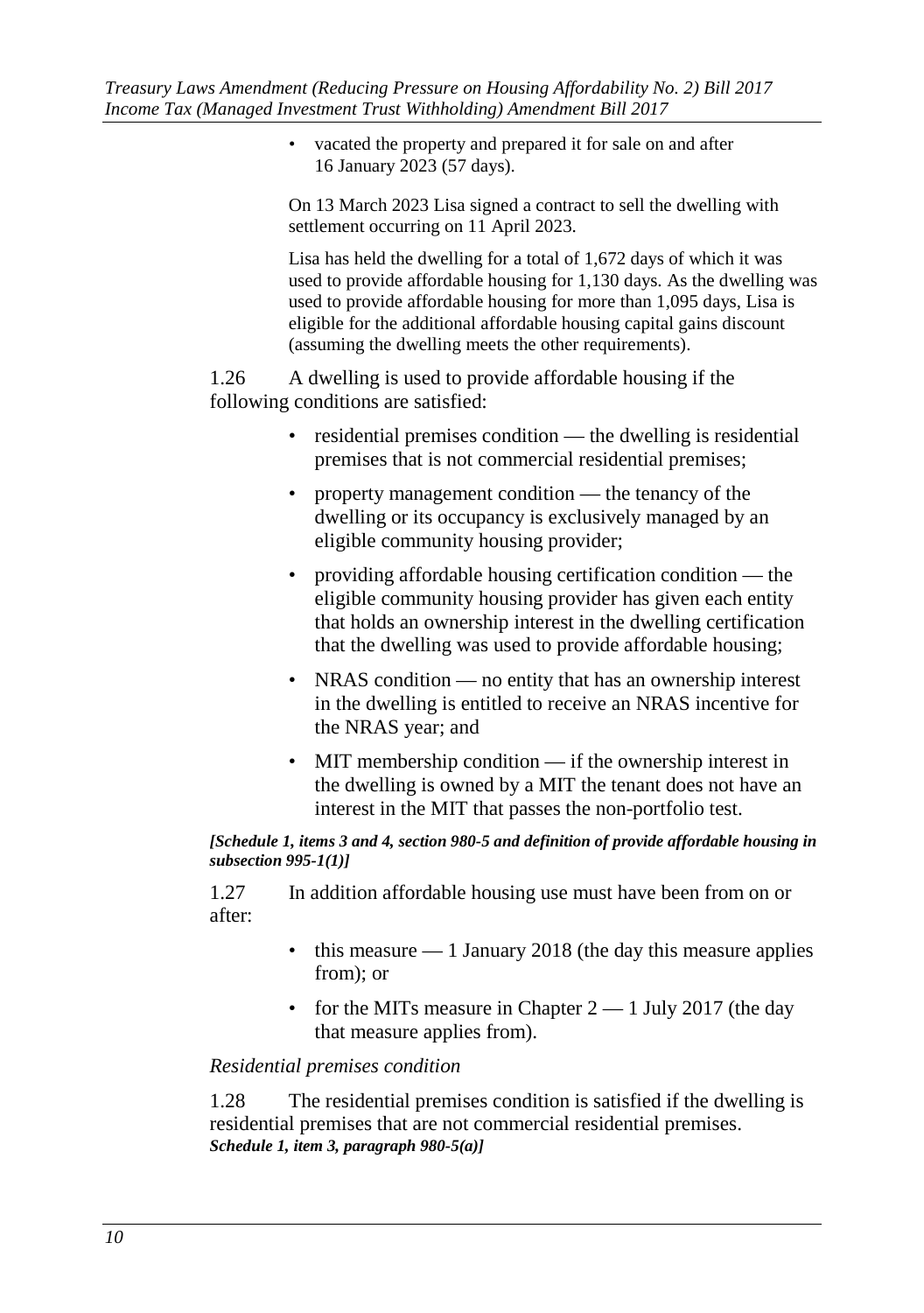1.29 The term 'residential premises' is defined in subsection 995-1(1) of the ITAA 1997 as having the same meaning as in the *A New Tax System (Goods and Services Tax) Act 1999* (GST Act). The GST Act provides that the term 'residential premises' means land or a building that:

- is occupied as a residence or for residential accommodation; or
- is intended to be occupied, and is capable of being occupied, as a residence or for residential accommodation.

1.30 The definition specifies that land or a building that meets these requirements is residential premises regardless of the term of the occupation or intended occupation. It also specifies that the term residential premises includes a floating home.

1.31 Due to its use in the GST law, this defined term is already the subject of considerable judicial scrutiny and interpretative guidance. Broadly, land or a building will be residential premises if it provides, at minimum, shelter and basic living facilities and is either occupied by a person or designed for occupation. This is to be ascertained by an objective consideration of the character of the property — the purpose for which an entity may hold the property is not relevant.

1.32 Residential premises need only be suitable for occupation, rather than long-term occupation — they include, for example, a hotel room that may only be suitable for short term accommodation. However, it does not include things that people may occupy that are not land or a building, such as a caravan.

1.33 The term 'commercial residential premises' takes its meaning from the GST Act. Section 195-1 of the GST Act defines commercial residential premises as:

- a hotel, motel, inn, hostel or boarding house;
- premises used to provide accommodation in connection with a school;
- a ship that is mainly let out on hire in the ordinary course of a business of letting ships out on hire;
- a ship that is mainly used for entertainment or transport in the ordinary course of a business of providing ships for entertainment or transport;
- a marina at which one or more of the berths are occupied, or are to be occupied, by ships used as residences;
- a caravan park or a camping ground; or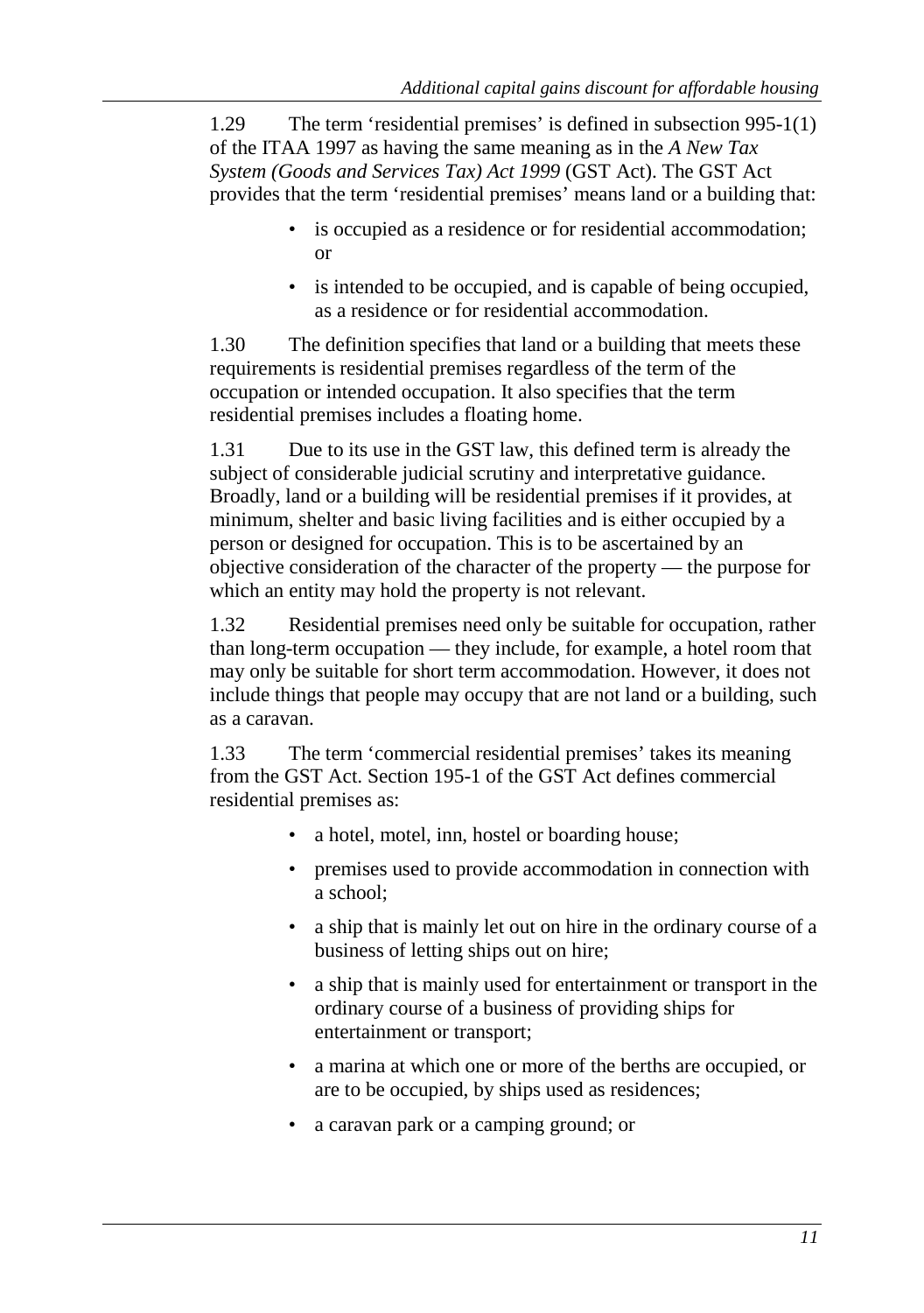• anything similar to residential premises described in the preceding dot points.

#### *[Schedule 1, item 4, definition of commercial residential premises in subsection 995-1(1)]*

1.34 The definition of commercial residential premises also expressly excludes premises to the extent that they are used to provide accommodation to students in connection with an educational institution that is not a school. For further information about commercial residential premises refer to Goods and Services Tax Taxation Ruling GSTR 2012/6 — Goods and services tax: commercial residential premises.

### *Property management condition*

1.35 The property management condition requires the tenancy of the dwelling or its availability for rent to be exclusively managed by an eligible community housing provider. *[Schedule 1, item 3, paragraph 980-5(b)]*

1.36 Community housing providers provide rental housing to tenants who are members of the community earning low to moderate incomes. Community housing providers may own some of the dwellings, however they also manage dwellings on behalf of investors, institutions and state and territory governments. Many community housing providers specialise in providing accommodation to particular client groups which may include disability housing, aged tenants and youth housing.

1.37 Community housing providers are regulated by the states and territories. For the purposes of this measure an eligible community housing provider is an entity that is registered as a community housing provider to provide community housing services under a law of the Commonwealth, state or territory or is registered by an Australian government or government entity. *[Schedule 1, items 3 and 4, subsection 980-10(1) and definition of eligible community housing provider in subsection 995-1(1)]*

1.38 An organisation that was a community housing provider will continue to be recognised as an eligible community housing provider for a period of 90 days from when its registration as a community housing provider is cancelled by a state or territory registrar. This ensures that investors do not immediately lose access to the additional capital gains discount for the dwelling by giving them a transition period to find a new community housing provider. *[Schedule 1, item 3, subsection 980-25(2)]*

1.39 The management of a tenancy generally includes being the point of contact for the property for tenants, collecting rent from the tenants, conducting property inspections, scheduling and managing the carrying out of repairs and maintenance for the dwelling, keeping of records, giving of notices to tenants on behalf of the owner (if required) and, if the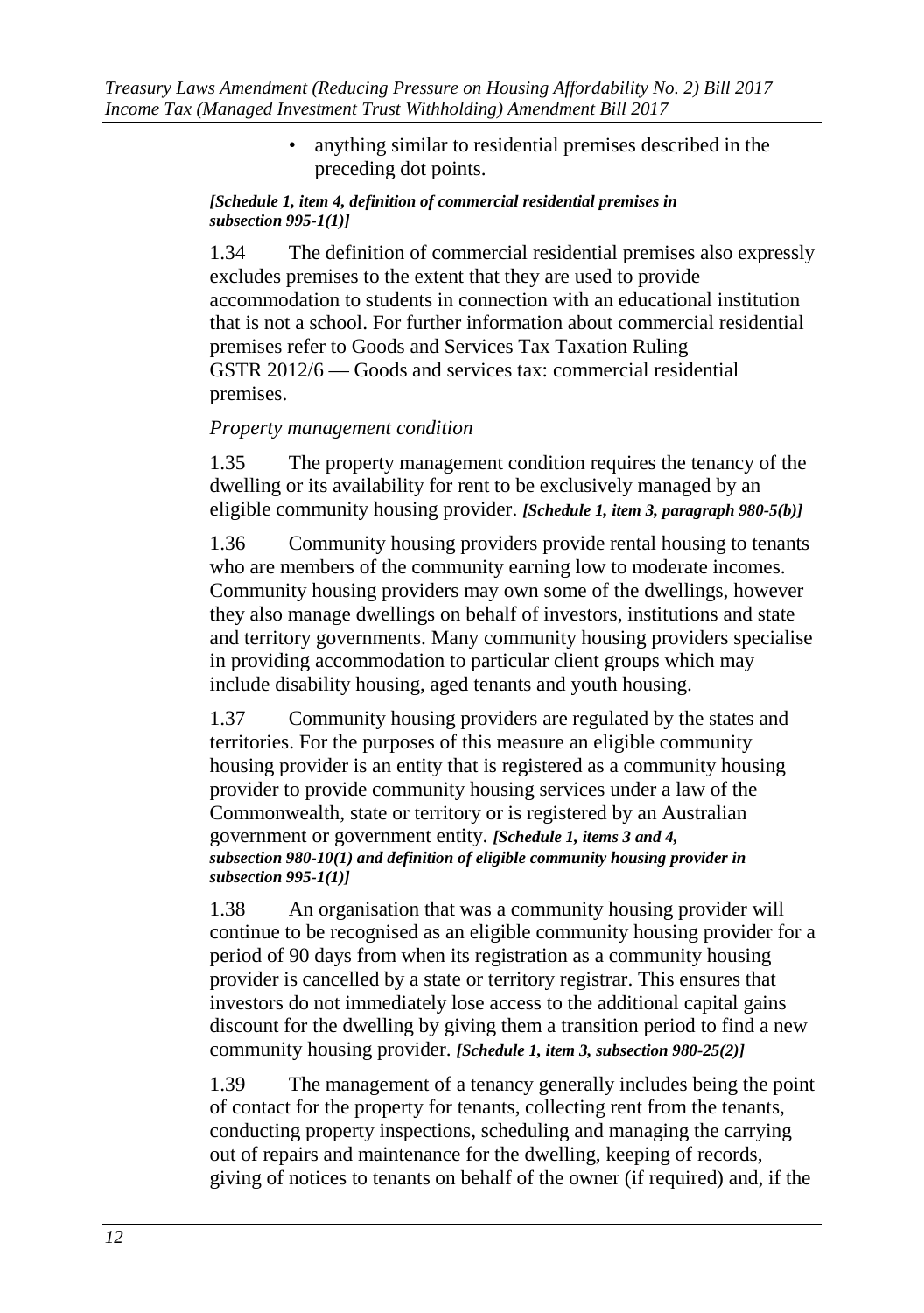dwelling is vacant, advertising it as being available for rent and arranging tenancy agreements. A dwelling is available for rent if it is advertised so it has broad exposure to potential eligible tenants and having regard to all of the circumstances, tenants are reasonably likely to rent it.

1.40 The part of the condition that the dwelling is 'exclusively managed by a community housing provider' requires the community housing provider to have exclusive responsibility and oversight of the management of the dwelling. However the community housing provider does not have to perform all aspects of the management of the dwelling themselves and could subcontract out any or all of the responsibilities provided they retain oversight of decisions. For example they may contract out the scheduling and carrying out of repairs and maintenance or advertising of vacant properties for rent.

#### **Example 1.2 — Property management — direct management**

ACF Community Housing is a community housing provider registered under a state law that manages the tenancy and occupancy of dwellings on behalf of owners to eligible tenants.

Eligible tenants are tenants that ACF Community Housing assesses as being eligible to live in affordable housing properties. ACF Community Housing undertakes the assessment. It applies guidelines and criteria in operation in the applicable state or territory in making eligibility decisions.

In managing the tenancy or occupancy of dwellings ACF Community Housing manages the tenancy and occupation of dwellings, deals with tenants and property owners, collects rent, undertakes property inspections, organises repairs and maintenance of properties, keeps records, gives notices to tenants for owners and advertises vacant properties for rent.

As such ACF Community Housing is exclusively managing the tenancy and occupancy of the dwellings.

#### **Example 1.3 — Property management — outsourcing**

BDG Community Housing is a community housing provider registered under a state law that manages the tenancy and occupancy of dwellings on behalf of owners to eligible tenants.

Eligible tenants are tenants that BDG Community Housing assesses as being eligible to live in affordable housing properties.

BDG Community Housing undertakes the assessment applying guidelines and criteria in operation in the applicable state or territory in making eligibility decisions.

To assist it in managing the tenancy or occupancy of the dwellings BDG Community Housing contracts JKL property management agency to undertake some tenancy and occupancy related tasks, that is the managing of property repairs and maintenance and engagement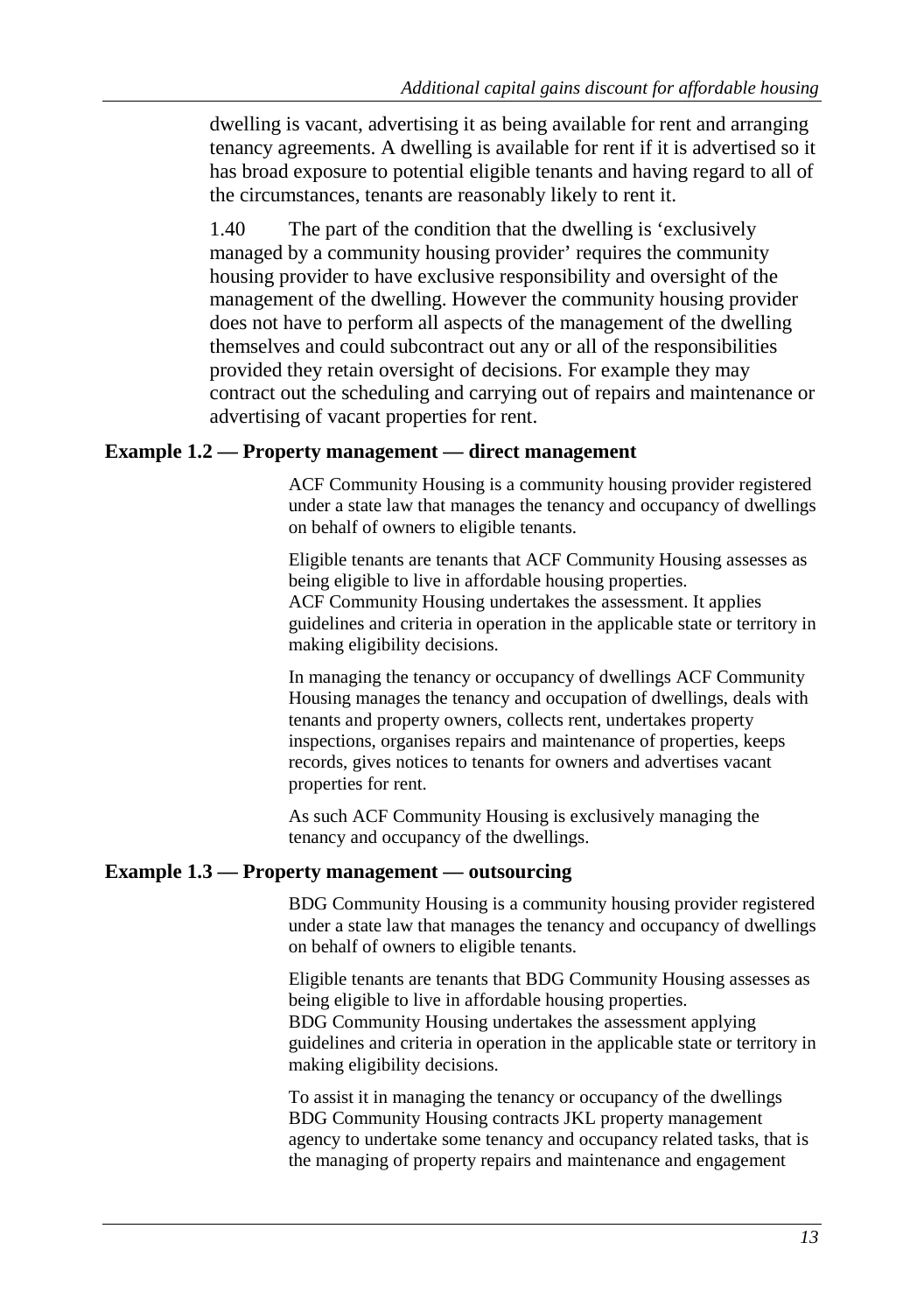with tenants and owners and advertising properties that are vacant on its behalf (with BDG Community Housing having oversight).

As BDG Community Housing has full oversight of the property management services that JKL property management agency provides, BDG Community Housing is accepted as exclusively managing the dwellings itself. Therefore BDG Community Housing satisfies the property management condition.

### *Providing affordable housing certification condition*

1.41 A dwelling can only be taken to be used for providing affordable housing use for a day if the community housing provider has provided an affordable housing certificate stating that it declares that the residential premises and property management conditions have been satisfied on that day. *[Schedule 1, item 3, paragraphs 980-5(c) and 980-15(a)]*

1.42 The affordable housing certificate must be provided in the approved form. This will allow the Commissioner to specify the information that is required to be included in affordable housing certificates and to review and update it as required. The certificate will need to state the number of days the dwelling was used to provide affordable housing in the income year. *[Schedule 1, item 3, paragraph 980-15(b)]*

1.43 The community housing provider must provide the affordable housing certificate to the individuals or trusts that hold an ownership interest in the property on or before the  $31<sup>st</sup>$  day after the end of the individuals' or trusts' income year (31 July for most community housing providers). *[Schedule1, item 3, paragraph 980-15(b)]*

# *NRAS condition*

1.44 A dwelling can only be taken to provide affordable housing for a day if no entity that has an ownership interest in the dwelling is entitled to an NRAS incentive for the NRAS year (that includes that day). *[Schedule 1, item 3, paragraph 980-5(d)]*

1.45 The *National Rental Affordability Scheme Regulations 2008* set out the benefits that can be provided to an entity under the NRAS for making a dwelling available to be used as part of the scheme. They are:

- a tax offset as set out in the tax offset certificate provided to the approved participant in relation to the dwelling by the Secretary of the Department of Social Services; or
- a payment or other non-cash benefit a payment made by the Secretary of the Department of Social Services to an entity in relation to the use of that dwelling under the NRAS.

1.46 For this condition the NRAS year is the year that begins on 1 May in which the day under consideration occurs.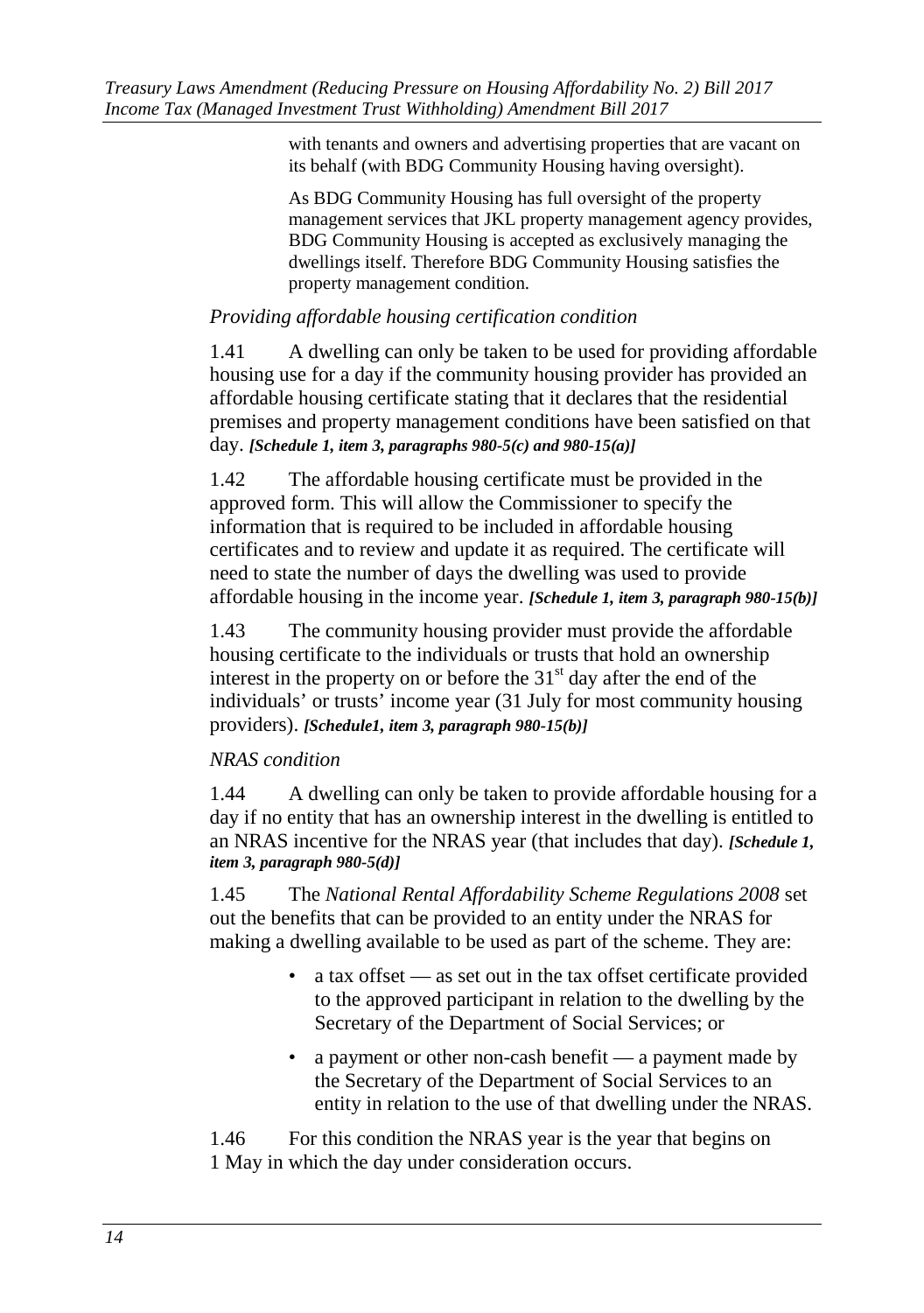# *MIT membership condition*

1.47 The MIT membership condition applies if the ownership interest in the dwelling is owned by a MIT. It is satisfied if the tenant does not have an interest in the MIT that passes the non-portfolio test (that is broadly with associates has a less than 10 per cent interest in the MIT). *[Schedule 1, item 3, paragraph 980-5(e)]*

1.48 Section 960-195 provides that an interest passes the non-portfolio test if the holding entity (in this case the tenant) holds in another entity (in this case the MIT) and the sum of the direct participation interests held by the holding entity and its associates in that other entity at that time is 10 per cent or more.

### *Capital gain that was distributed or attributed to them directly or through an interposed entity by a trust*

1.49 A capital gain is distributed or attributed by a trust directly to an individual if the trust:

- realises that capital gain itself, that is the CGT event occurs to a CGT asset of the trust (the ownership interest in the dwelling); and
- the gain is distributed or attributed by the trust directly to the individual (with there being no intervening entity).

1.50 A capital gain is distributed or attributed by a trust through an interposed entity to an individual if a trust (the first trust):

- realises that capital gain, that is the CGT event occurs to a CGT asset of the first trust (the ownership interest in the dwelling);
- the gain is distributed or attributed by the first trust (or a subsequent trust) to another entity that is another trust or a partnership; and
- the other trust or partnership then distributes the capital gain to the individual.

1.51 A capital gain of an individual that resulted from a CGT event occurring to units in a unit trust (including a MIT) that holds affordable housing will not qualify for an additional discount capital gain for affordable housing. The capital gain may have been realised by the individual or by another entity and be distributed or attributed to the individual. However as this capital gain arose from the sale of units in a unit trust, and not from a holding by an entity in an ownership interest in a dwelling, it will not qualify as it does not satisfy this requirement.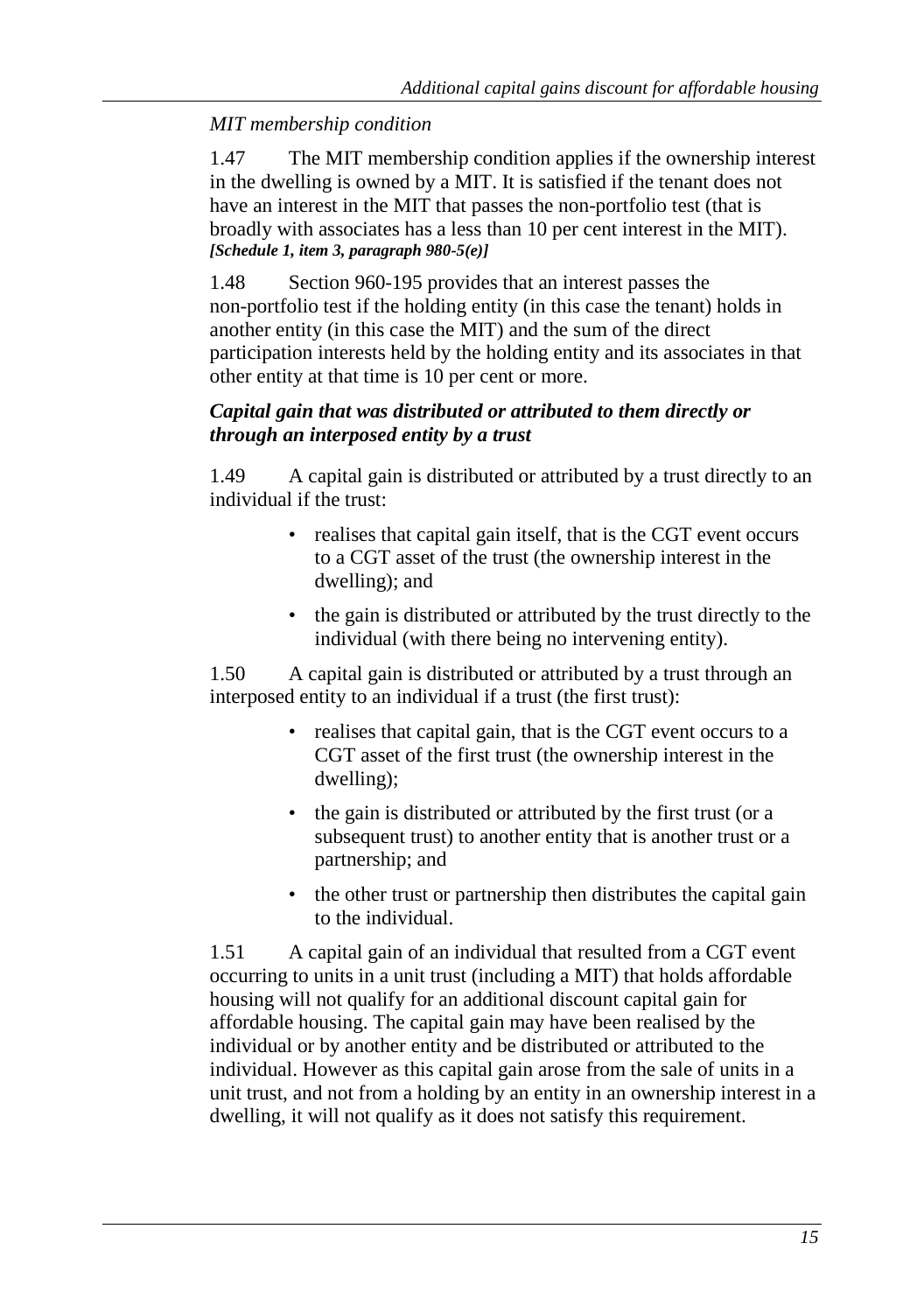#### **Example 1.4 — Trust distributing capital gain to an individual through an interposed entity**

BDF Unit Trust signs a contract on 5 September 2022 to sell a dwelling. The settlement of the sale of the dwelling is on 3 October 2022. It had acquired the dwelling on 1 March 2018.

The BDF Unit Trust used the dwelling to provide affordable housing for more than 1095 days (3 years) during its ownership period.

The BDF Unit Trust realised a capital gain of \$200,000 from the sale of the dwelling, which was reduced to \$100,000 following application of the discount capital gain of 50 per cent. The trust did not realise any other capital gains or losses during the income year.

The BDF Unit Trust distributed this capital gain in equal proportion to its unit holders, including the HLJ Trust (a discretionary trust) which received a distribution of \$50,000. The HLJ Trust distributes the whole of this capital gain of \$50,000 to Martin. (In doing so the HLJ Trust grossed up the distribution and re-applied the capital gains discount.)

Martin's capital gain has been distributed to him by a trust (BDF Unit Trust) through an interposed entity (the HLJ Trust). Martin therefore satisfies this requirement for claiming the additional 10 per cent capital gains discount for affordable housing.

#### *Capital gains distributed by or attributed by a trust covered by the specified entities*

1.52 The incentive to invest in affordable housing provided by this measure is directed at individuals, who either invest directly in affordable housing (that is they directly have an ownership interest in the property used to provide affordable housing) or through trusts, but only closely held trusts or managed investment trusts.

1.53 For investments by individuals made through other entities, the entity that realises the capital gain from a CGT event occurring to an ownership interest in the property used to provide the affordable housing and any entity through which the capital gain is distributed or attributed to the individual must be either a certain type of trust or a partnership. For this purpose these trusts must not be:

- a public unit trust (other than a MIT); or
- a superannuation fund.

#### *[Schedule 1, item 2, subsection 115-225(3)]*

1.54 Public unit trust is defined in section 102P of the *Income Tax Assessment Act 1936* (ITAA 1936). Broadly, a unit trust will be a public unit trust if the units in the trust are listed for quotation in the official list of a stock exchange, offered to the public in a public offer, held by more than 50 people or where a tax-exempt investment vehicle, such as a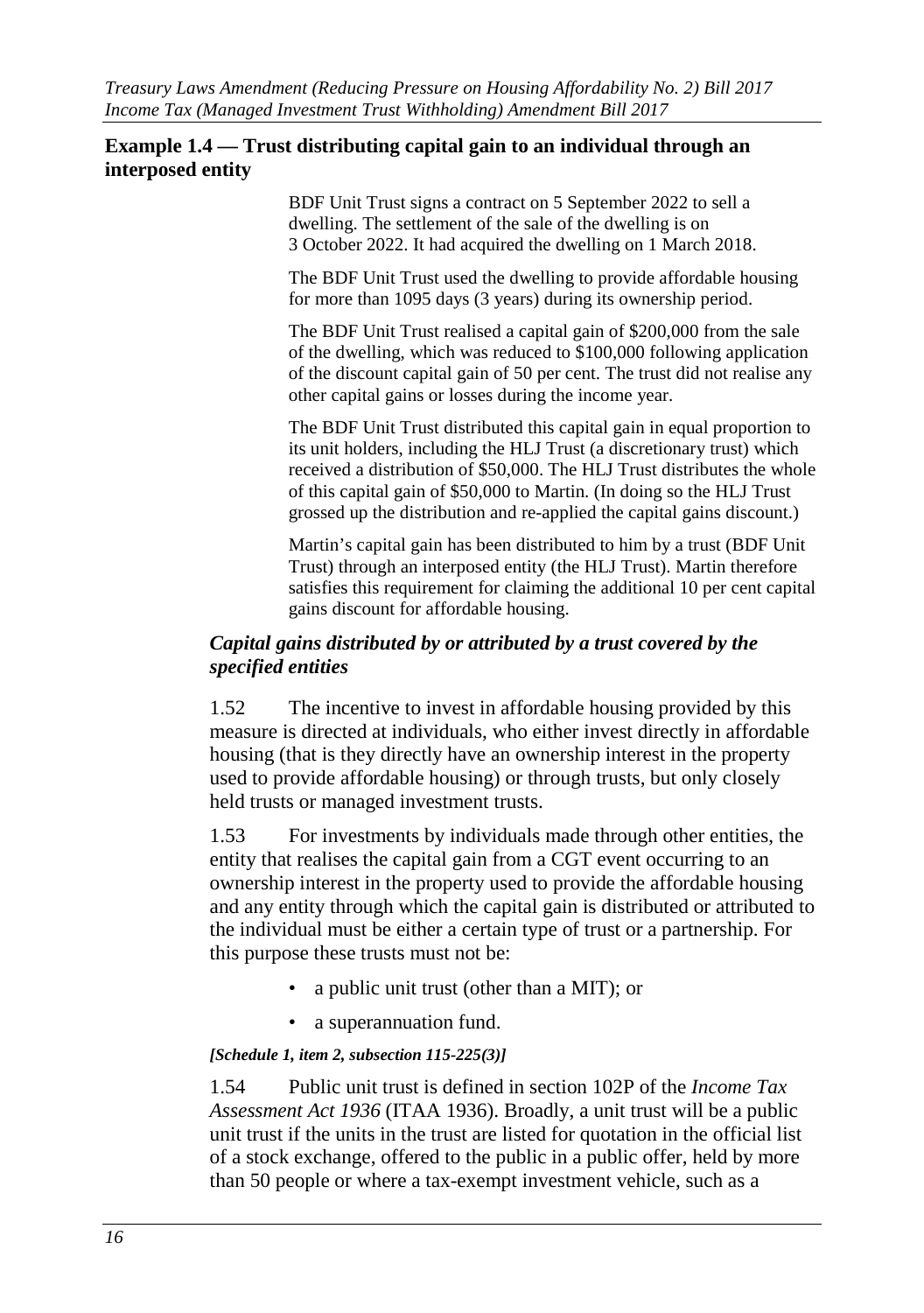foreign superannuation fund, is a substantial unitholder (see subsections 102P(1) and (2) of the ITAA 1936). However, a trust will not be a public unit trust if 20 or fewer people hold a beneficial interest in 75 per cent or more of the income or property of the trust, or if other integrity rules are not satisfied (see section 102P of the ITAA 1936).

# **Working out the net capital gain where additional affordable housing capital gains discount applies**

1.55 The additional affordable housing capital gains discount is taken into account in working out an individual's capital gain:

- from a CGT event occurring to an ownership interest in residential premises that has been used to provide affordable housing they held, or
- that was distributed or attributed to them directly or through an interposed entity by a trust.

1.56 Section 102-5 sets out five steps to work out the net capital gain for an income year. They are:

- Step 1 reduce the capital gains made during the income year by the capital losses (if any) made during the income year;
- Step 2 reduce the capital gains remaining at the end of Step 1 by any previously unapplied net capital losses from earlier income years;
- Step 3 reduce by the discount percentage each amount of a discount capital gain remaining after Step 2;
- Step 4 apply the small business concession to any capital gain to which they apply;
- Step 5 Add up the amounts of any capital gains (if any) remaining after step 4. The sum is the net capital gain for the income year.

1.57 Following the amendments made by this measure, at Step 3, the capital gain is reduced by the discount percentage. The discount percentage is taken to be the discount percentage that would ordinarily apply plus the additional affordable housing discount percentage. *[Schedule 1, item 2, subsection 115-125(4)]*

1.58 The affordable housing discount percentage is equal to:

$$
= \frac{\text{Subdiv 115-B discount percentage}}{5} \times \frac{\text{Affordable housing days}}{\text{Total ownership days}}
$$

where: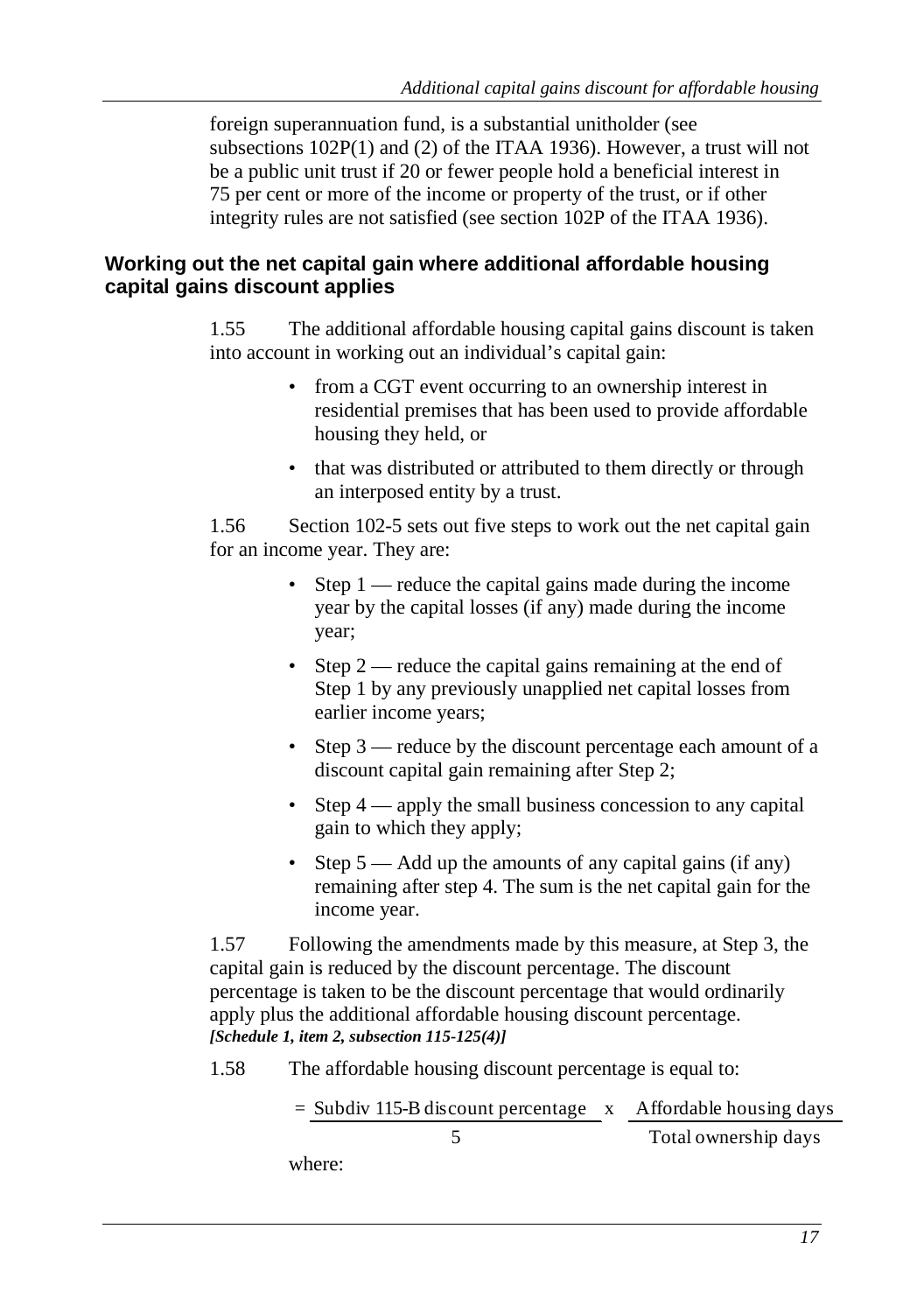Subdivision 115-B discount percentage is the discount percentage that applies under Subdivision 115-B

Affordable housing days are the number of days the dwelling was used to provide affordable housing during its ownership period less the number of days when the individual receiving the affordable housing capital gains discount was a foreign or temporary resident.

Total ownership days are the number of days the dwelling was held from the time it was acquired until a CGT event occurred to it.

#### *[Schedule 1, item 2, subsection 115-125(5)]*

1.59 The Subdivision 115-B discount percentage is used as the basis for determining the affordable housing discount percentage as:

- the affordable housing discount percentage (before adjustment) of 10 per cent is one-fifth of the discount capital gain percentage of 50 per cent that applies to individuals (noting that only individuals are entitled to an affordable housing capital gains discount); and
- it reduces the amount of the discount to take into account the time the individual was either a foreign resident or temporary resident for taxation purposes — this ensures consistency with the discount capital gain, removes the need to apportion separately and also takes into account the transitional arrangements that applied to this apportionment (that is not reducing the discount for foreign or temporary residence days occurring before 9 May 2012).

#### *[Schedule 1, item 1, paragraph 115-100(e)]*

1.60 The affordable housing discount percentage must also be adjusted to ensure that a capital gains discount is only available to the extent that the property was used for affordable housing use on and after 1 January 2018. This is achieved by applying an adjustment factor calculated by dividing the affordable housing days by total days in the ownership period. However, both the denominator and numerator in this calculation exclude the number of days the individual was a foreign or temporary resident after 8 May 2012. This exclusion to the number of days applies as the period that an individual was a foreign or temporary resident is already accounted for through the use of the Subdivision 115-B discount percentage.

1.61 As with the existing discount capital gain, the additional 10 per cent capital gains discount for affordable housing will not apply if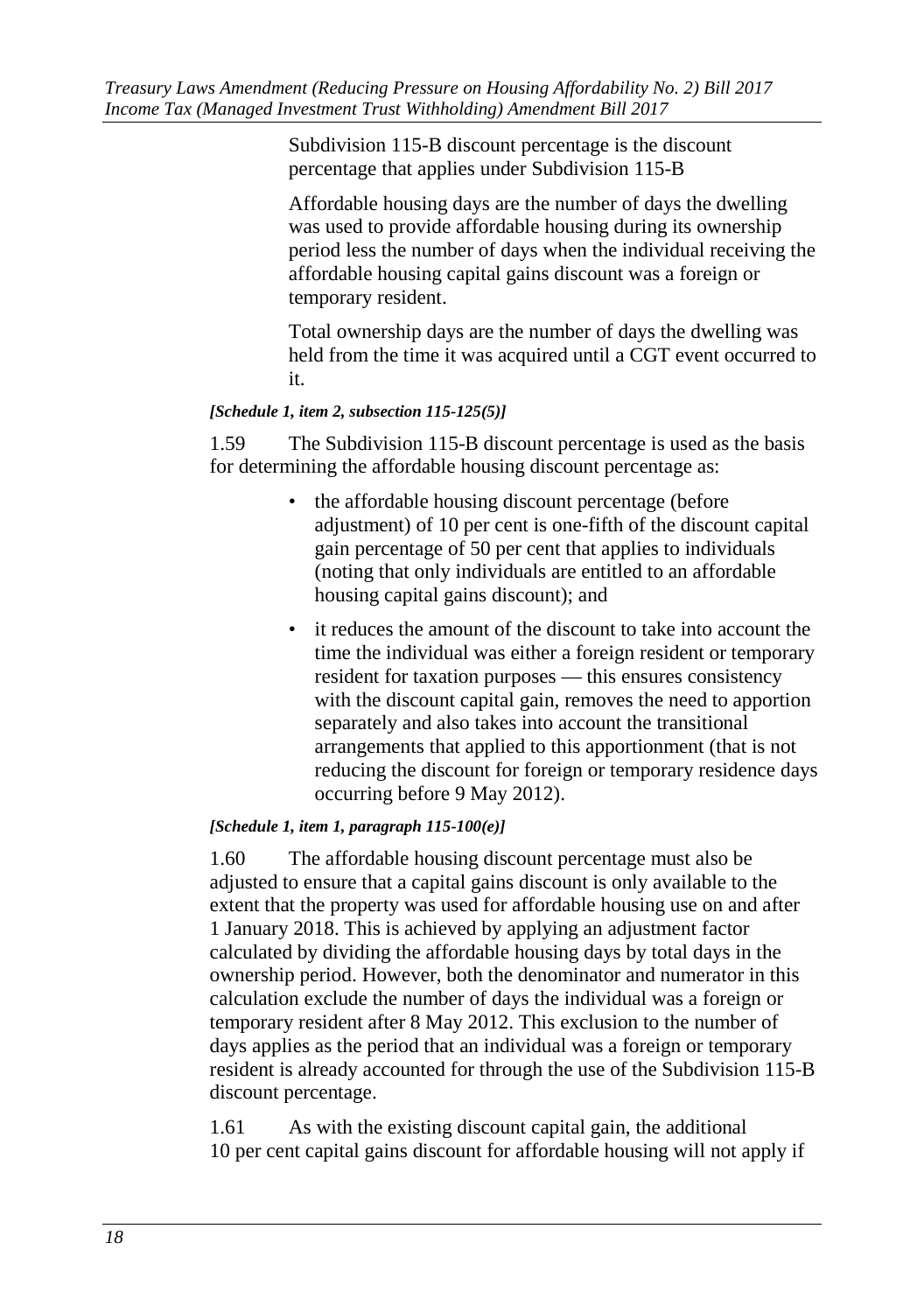there is a net capital loss for the income year, that is the sum of the capital losses for the income year exceeds the sum of the capital gains.

#### **Example 1.5 —Affordable housing capital gain**

Erica signed a contract to purchase a dwelling that was residential premises (but not commercial residential premises) on 15 May 2018 for \$600,000.

On 15 September 2024 Erica signs a contract to sell the property. She makes a gross capital gain (before any capital gains discount applies) of \$140,000.

Erica was an Australian resident for taxation purposes for the whole of the ownership period for the dwelling.

Erica also realises a capital loss of \$30,000 in the 2024-25 income year and has a \$10,000 carry forward capital loss from a prior income year.

Erica used the dwelling as follows during the period of time for which she owned it:

- undertook repairs at the property from when she acquired it on 15 May 2018 (the acquisition date for CGT purposes) until 9 September 2018 (118 days);
- rented it out by providing affordable housing to eligible tenants through an eligible community housing provider from 10 September 2018 until 17 May 2022 (1346 days);
- rented it for rent at market value (that is not providing affordable housing) from 18 May 2022 until 1 February 2023 (260 days);
- rented it out by providing affordable housing to eligible tenants through an eligible community housing provider from 2 February 2023 until 1 August 2024 (547 days);
- vacated the property and prepared it for sale on and after 2 August 2024 through until 15 September 2024 (45 days).

Therefore Erica owned the dwelling for a total of 2,316 days of which she used it to provide affordable housing for 1,893 days.

Erica's net capital gain for the 2024-25 income year is calculated as follows:

Step  $1$  — reduce the capital gains made during the income year by the capital losses (if any) made during the income year

Erica's capital gain from Step 1 is \$110,000, being the \$140,000 capital gain less the capital loss of \$30,000 she realised during the current income year.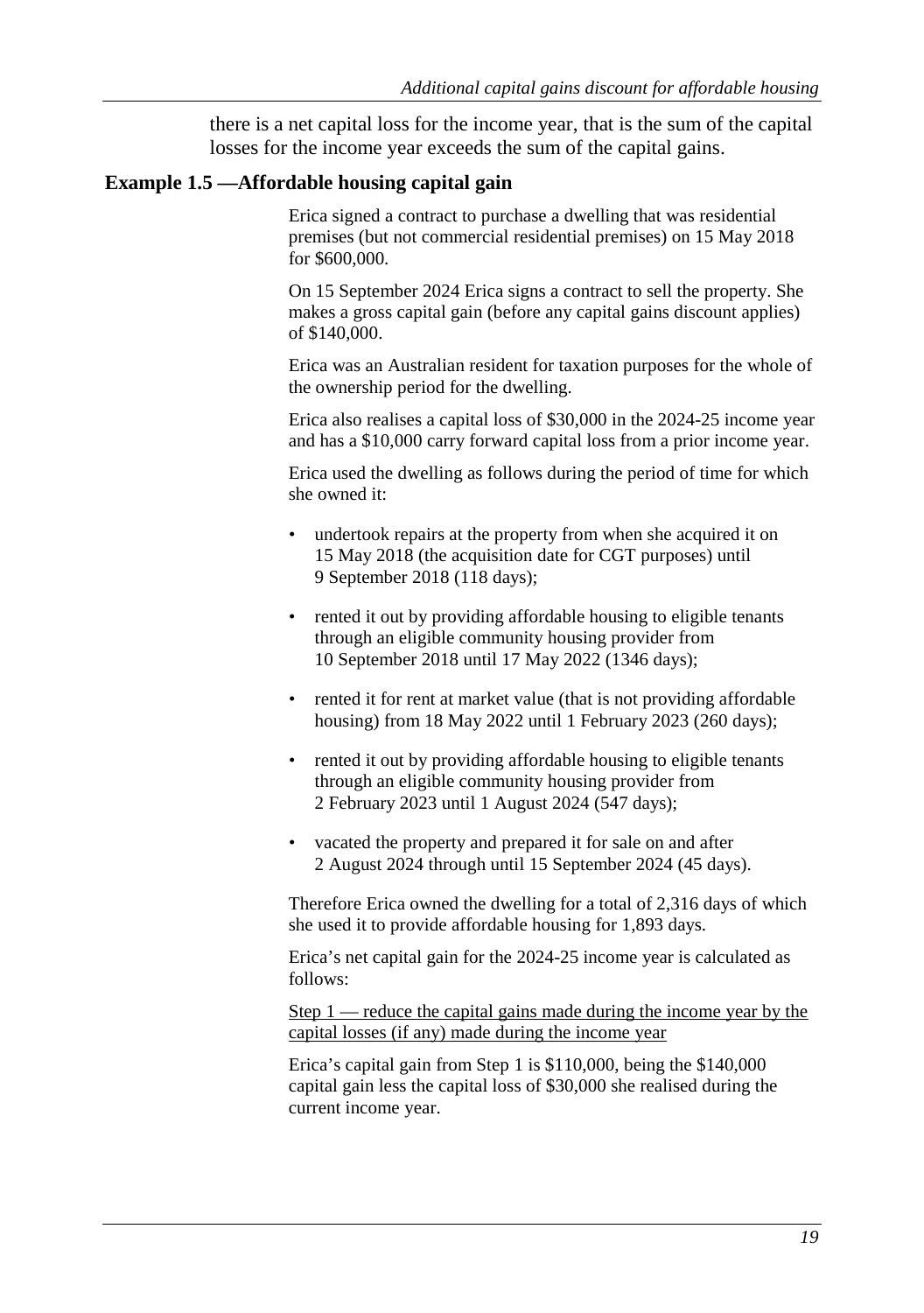Step  $2$  — reduce the capital gains remaining at the end of Step 1 by any previously unapplied net capital losses from earlier income years

Erica's capital gain from Step 2 is \$100,000, being the \$110,000 capital gain at the end of Step 1 less the prior year capital loss of \$10,000.

Step 3 — reduce by the discount percentage each amount of a discount capital gain remaining after Step 2

For the purpose of Step 3 the discount percentage is equal to the sum of the Subdivision 115-B discount capital gain percentage plus the affordable housing capital gains discount percentage.

Erica's Subdivision 115-B discount capital gains discount percentage is equal to 50 per cent (Erica was an individual and she was a resident of Australia for the whole of the ownership period).

The affordable housing discount capital gain percentage is equal to:

| $=$ Subdiv 115-B discount percentage $\bar{x}$ Affordable housing days |   |                      |
|------------------------------------------------------------------------|---|----------------------|
|                                                                        |   | Total ownership days |
| 50%                                                                    | X | 1,893                |
|                                                                        |   | 2,316                |
| 8.17%                                                                  |   |                      |

The discount percentage is equal to the sum of the Subdivision 115-B discount capital gain percentage and the affordable housing capital gains discount percentage, that is 58.17 per cent (50 per cent plus 8.17 per cent).

The capital gain from Step 3 is the capital gain following step 2 reduced by the discount percentage, that is:

= Step 2 capital gain x(1 - discount percentage)

 $=$  \$100,000 x (1 - 58.17%)

 $= $41,830$ 

Step  $4$  — apply the small business concession to any capital gain to which they apply

Erica's capital gain from the sale of the investment property does not qualify for the small business concessions. Therefore Erica's capital gain continues to be \$41,830.

Step  $5$  — add up the amounts of any capital gains (if any) remaining after step 4 — the sum is the net capital gain for the income year

Erica's capital gain from the sale of the investment property at the end of Step 4 is \$41,830. This is also her total capital gain for the 2024-25 income year as she has not realised any other capital gains during that year.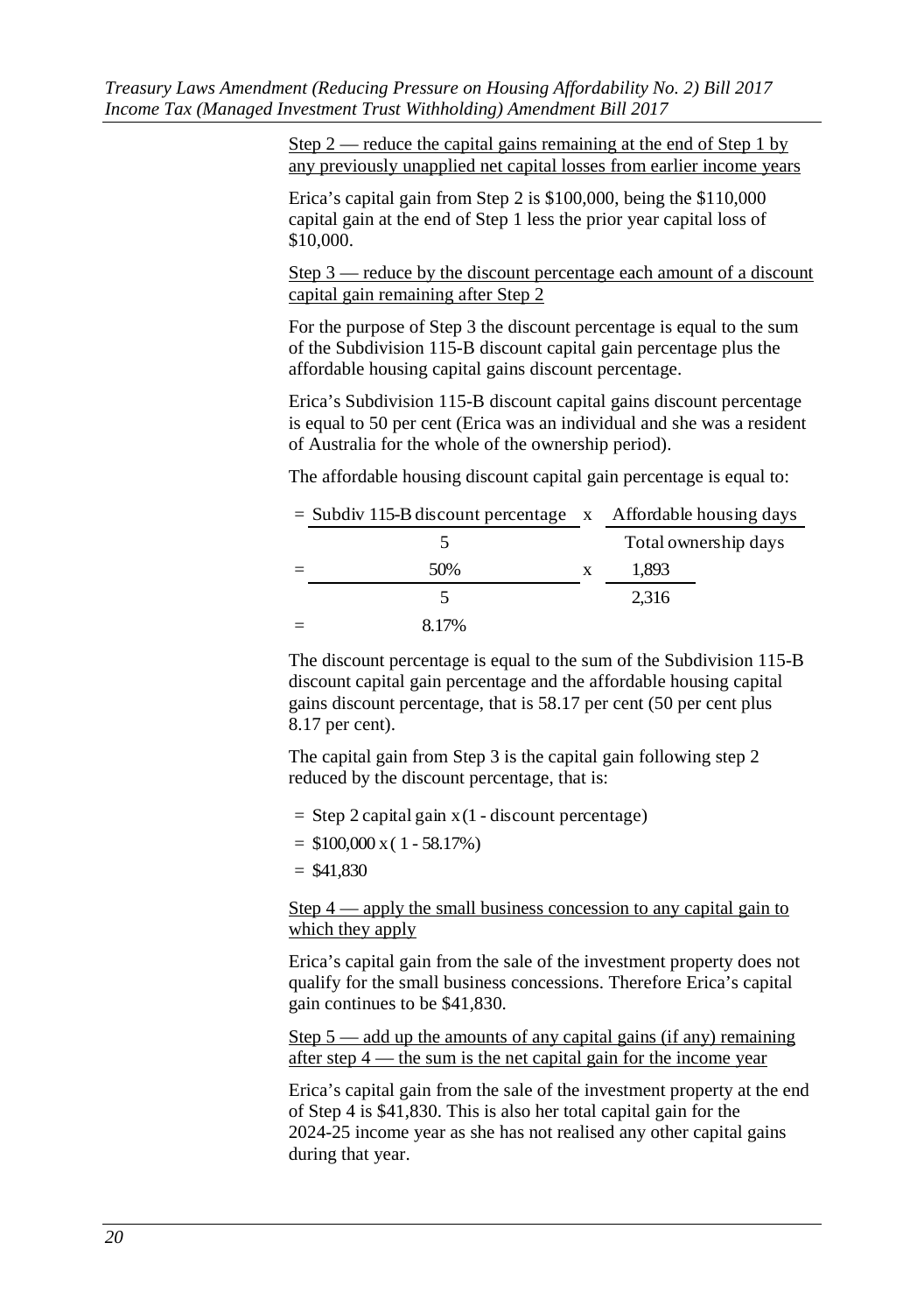#### **Example 1.6 —Affordable housing capital gain — individual is a resident for only some of the ownership period**

William purchased a dwelling that was residential premises on 1 January 2015 which he used to earn rent for the whole time he owned it. William used the property to provide affordable housing from 1 January 2018 until 30 June 2023.

William moved to the United States of America on 1 July 2022, becoming a foreign resident for taxation purposes on and from that day.

On 30 June 2023 William signs a contract to sell the dwelling. He makes a gross capital gain (before any capital gains discount) of \$200,000.

William does not realise any other capital gains or losses in the 2022-23 income year and does not have any prior year capital losses.

William's net capital gain for the 2022-23 income year is calculated as follows:

Step  $1$  — reduce the capital gains made during the income year by the capital losses (if any) made during the income year

William's capital gain from Step 1 is \$200,000 as he has not realised any capital losses during the 2022-23 income year.

Step  $2$  — reduce the capital gains remaining at the end of Step 1 by any previously unapplied net capital losses from earlier income years

William's capital gain from Step 2 is \$200,000 as he does not have any capital losses from prior income years.

Step 3 — reduce by the discount percentage each amount of a discount capital gain remaining after Step 2

For the purpose of Step 3 the discount percentage is equal to the sum of the Subdivision 115-B discount capital gain percentage plus the affordable housing capital gains discount percentage.

The Subdivision 115-B discount capital gain percentage is equal to:

|                                | Number of days during discount testing period that you were |
|--------------------------------|-------------------------------------------------------------|
|                                | an Australian resident (but not a temporary resident)       |
| 2 x No days in discount period |                                                             |
|                                | 2.738                                                       |
|                                | $2 \times 3,103$                                            |
|                                | 44.11%                                                      |
|                                |                                                             |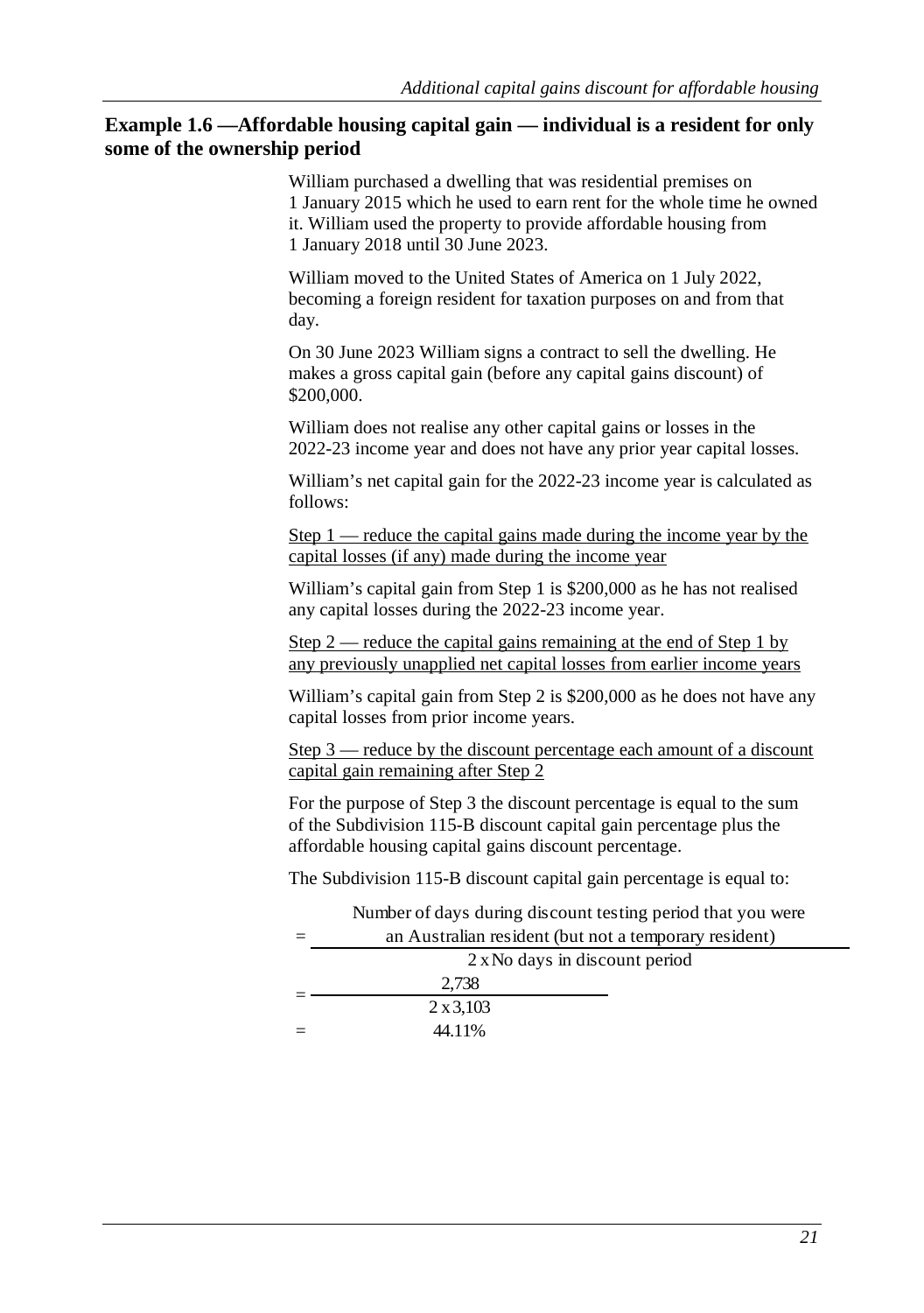| $=$ Subdiv 115-B discount percentage | x Affordable housing days |
|--------------------------------------|---------------------------|
|                                      | Total ownership days      |
| 44.11%                               | 1.642                     |
|                                      | 2,738                     |
| 5.29%                                |                           |

The affordable housing discount capital gain percentage is equal to:

Affordable housing days and total ownership days both exclude the number of days when the individual was a foreign or temporary resident.

The discount percentage is equal to the sum of the Subdivision 115-B discount capital gain percentage and the affordable housing capital gains discount percentage, that is 49.4 per cent (44.11 per cent plus 5.29 per cent).

The capital gain from Step 3 is the capital gain following step 2 reduced by the discount percentage, that is:

- = Step 2 capital gain x (1 discount percentage)
- $=$  \$200,000 x (1 49.4%)
- $=$  \$101,200

Step 4 — apply the small business concession to any capital gain to which they apply

William's capital gain from the sale of the investment property does not qualify for the small business concessions. Therefore William's capital gain continues to be \$101,200.

Step  $5$  — Add up the amounts of any capital gains (if any) remaining after step 4 — the sum is the net capital gain for the income year.

William's capital gain from the sale of the investment property at the end of Step 4 is \$101,200. This is also his total capital gain for the 2022-23 income year as he has not realised any other capital gains during that year.

#### **Reporting requirements for community housing providers**

1.62 Community housing providers that issue affordable housing certification must provide an annual report notifying the Commissioner in the approved form of the details of all certifications that they provide during an income year (unless the Commissioner notifies that it is not required). Notification for an income year must be provided to the Commissioner on or before 31 days following the end of the relevant income year or within such further time that the Commissioner allows. *[Schedule 1, item 6, table item 11 of section 396-55 of Schedule 1 to the TAA 1953]*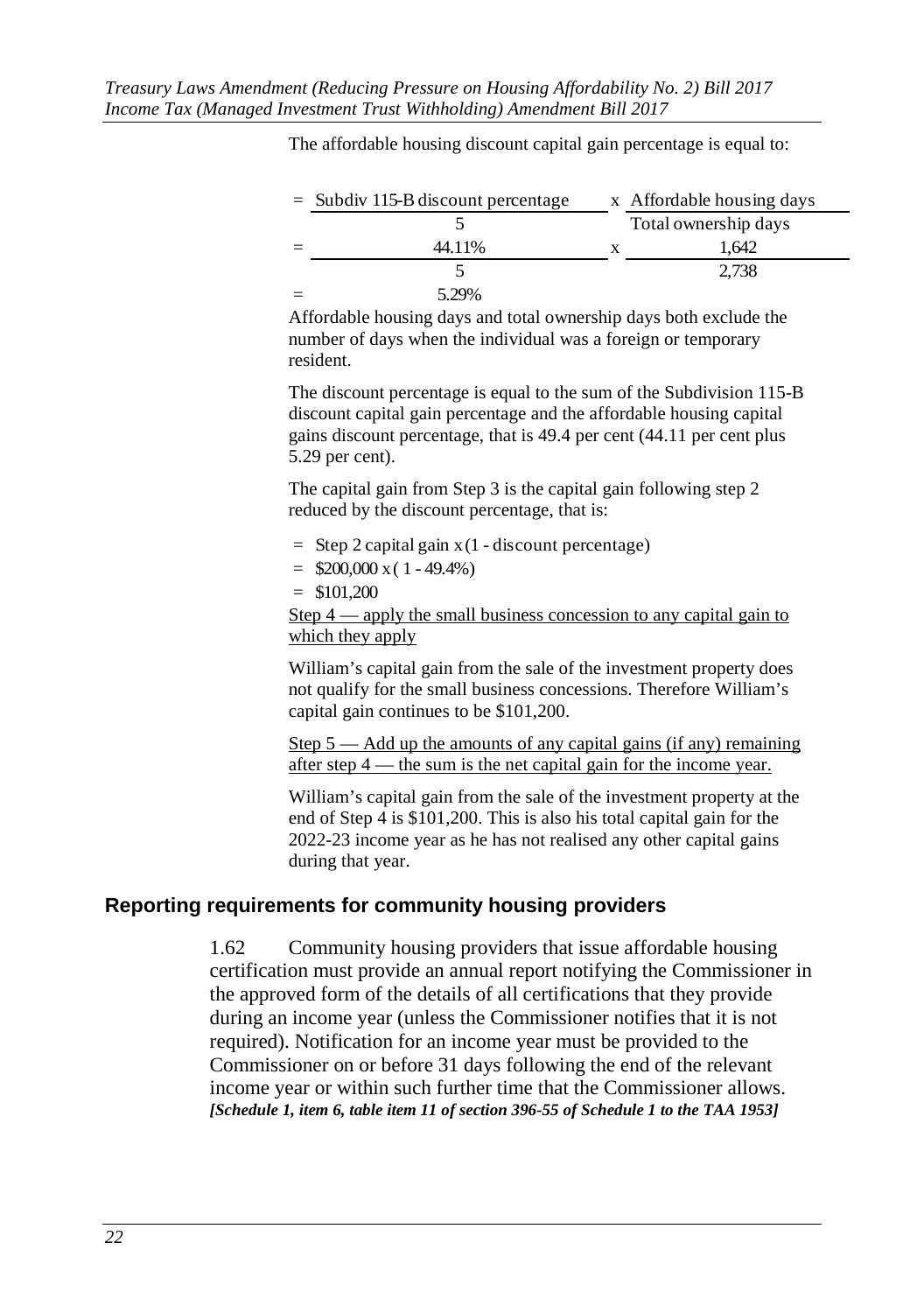# **Disclosure of information to state registrars about community housing providers**

1.63 Section 355-25 of Schedule 1 to the TAA 1953 of the confidentiality of taxpayer information provisions makes it an offence for a taxation officer to disclose tax information that identifies any entity, or is reasonably capable of being used to identify any entity, except in specified circumstances.

1.64 Community housing providers are regulated at the state and territory government level. The Commissioner of Taxation (Commissioner) will be permitted to disclose to the state and territory community housing registrars information about community housing providers for the purpose of the registrars determining whether they should be, or should continue to be, registered. It is envisaged that the Commissioner would inform the relevant state or territory registrar about information concerning a community housing provider registered with it if the Commissioner has information suggesting that community housing provider should no longer be registered. *[Schedule 1, item 5, table item 9 of subsection 355-65(8) of Schedule 1 to the TAA 1953]*

# **Application and transitional provisions**

1.65 The amendment to insert section 115-125 into the ITAA 1997 to provide an additional GGT discount applies to CGT events occurring on and after 1 January 2018. *[Schedule 1, subitem 7(1)]*

1.66 The amendments to insert Subdivision 980-A into the ITAA 1997 apply in relation to tenancies of affordable housing starting before, at or after 1 July 2017. The earlier start date allows the Subdivision to also apply for the affordable housing through MITs measure which applies concessional withholding tax treatment to certain member distributions from 1 July 2017 (see Chapter 2 for further details). *[Schedule 1, subitem 7(2)]*

1.67 The amendment to the confidentiality of taxpayer information provisions in the TAA 1953 applies in relation to records and disclosures of information made at or after the commencement of this Schedule, whether the information was obtained before, at or after the commencement of the Schedule to the Bill. *[Schedule 1, subitem 7(3)]*

1.68 Schedule 1 to this Bill commences on the first day of the next quarter following the day of Royal Assent. *[Clause 2]*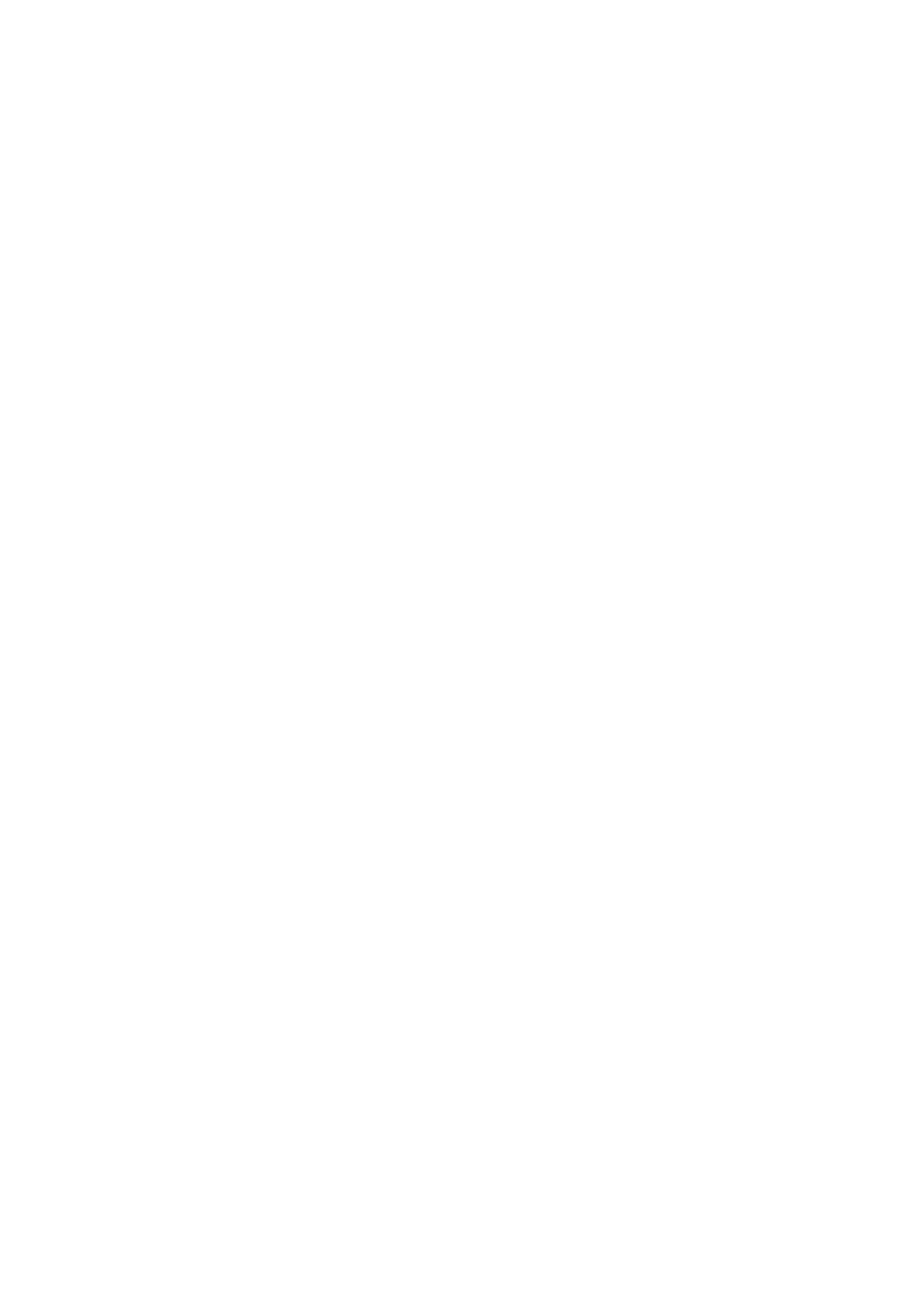# *Chapter 2 Affordable housing through managed investment trusts*

# **Outline of chapter**

2.1 Schedule 2 to Treasury Laws Amendment (Reducing Pressure on Housing Affordability No. 2) Bill 2017 (this Bill) and the Income Tax (Managed Investment Trust Withholding) Amendment Bill 2017 (ITMIT Bill) amend taxation laws to encourage managed investment trusts (MITs) to invest in affordable housing. They:

- allow MITs to invest in dwellings that are residential premises (but not commercial residential premises) that are used to provide affordable housing primarily for the purpose of deriving rent; and
- apply the concessional 15 per cent withholding tax rate to fund payments:
	- to the extent they consist of affordable housing rental income and certain capital gains from dwelling used to provide affordable housing; and
	- that are paid or attributed to MIT members who are foreign residents of jurisdictions which Australia has listed as an exchange of information country (referred to as exchange of information countries in this Chapter).

2.2 For this Chapter the following terms have the same meaning as used in Chapter 1 (additional capital gains discount for affordable housing):

- commercial residential premises (refer to paragraphs 1.33 to 1.34);
- dwelling (refer to paragraphs 1.18 to 1.20);
- provide affordable housing (refer to paragraphs 1.26 to 1.48); and
- residential premises (refer to paragraphs 1.29 to 1.32).

2.3 All legislative references in this Chapter, unless otherwise stated, are to the ITAA 1997.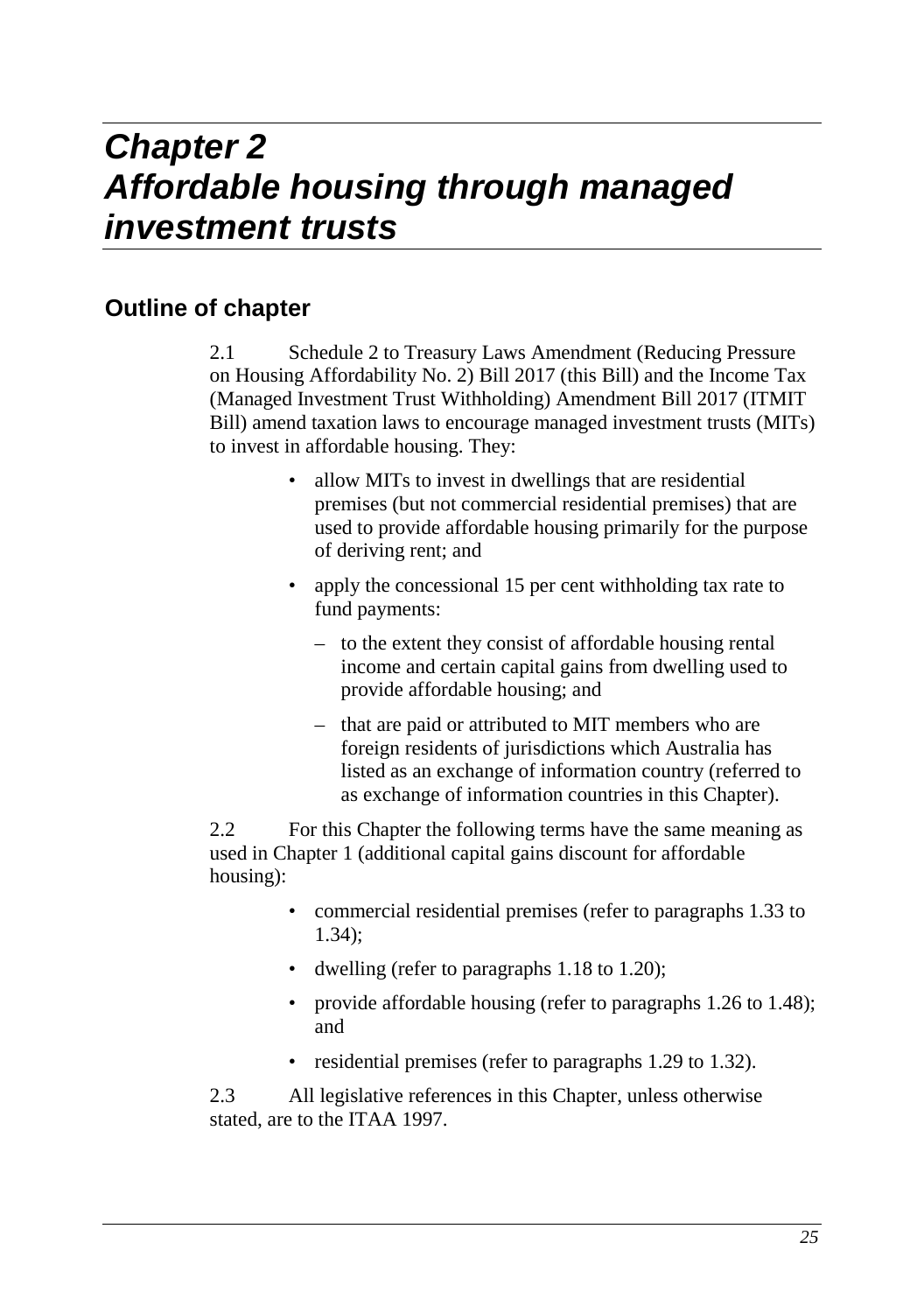# **Context of amendments**

2.4 In the 2017-18 Budget, the Government announced a package of measures designed to improve outcomes across the housing sector, from Australians struggling to put a roof over their head to those in affordable housing, private renters and first home buyers.

2.5 Several of these measures specifically address housing affordability for members of the community earning low to moderate incomes by providing incentives for investors to increase the supply of affordable housing that is available. Having access to affordable housing on a long-term basis will help to support Australian households manage life's challenges and assist in relieving the pressure from rising costs of living.

2.6 The Government recognises that increased private investment is required to provide more access to affordable rental housing. Specific measures addressing this issue include:

- an incentive for affordable housing investment through MITs (this measure); and
- a capital gains tax incentive for investments in affordable housing (see Chapter 1).

2.7 A MIT is a type of unit trust which investors can use to collectively invest in assets that produce passive income, such as shares, property or fixed interest assets. A trust qualifies as a MIT if it meets certain requirements set out in Division 275 of the ITAA 1997 for the income year it is in operation.

2.8 In the 2016-17 Budget, the Government announced that it would establish a tax and regulatory framework for two new CIVs:

- a corporate CIV; and
- a limited partnership CIV.

2.9 The Government intends that these CIVs will be able to invest in affordable housing in the same manner as MITs. It is intended that legislation to introduce the framework for the new types of CIVs will ensure members in CIVs have access to the additional affordable housing capital gains discount in the same manner as members of MITs.

2.10 There also currently is significant uncertainty about the eligibility rules for trusts being MITs if investments are made in dwellings that are residential premises. This is because there is a view that investment in residential property is not made for a primary purpose of earning rental income. It is instead for delivering capital gains from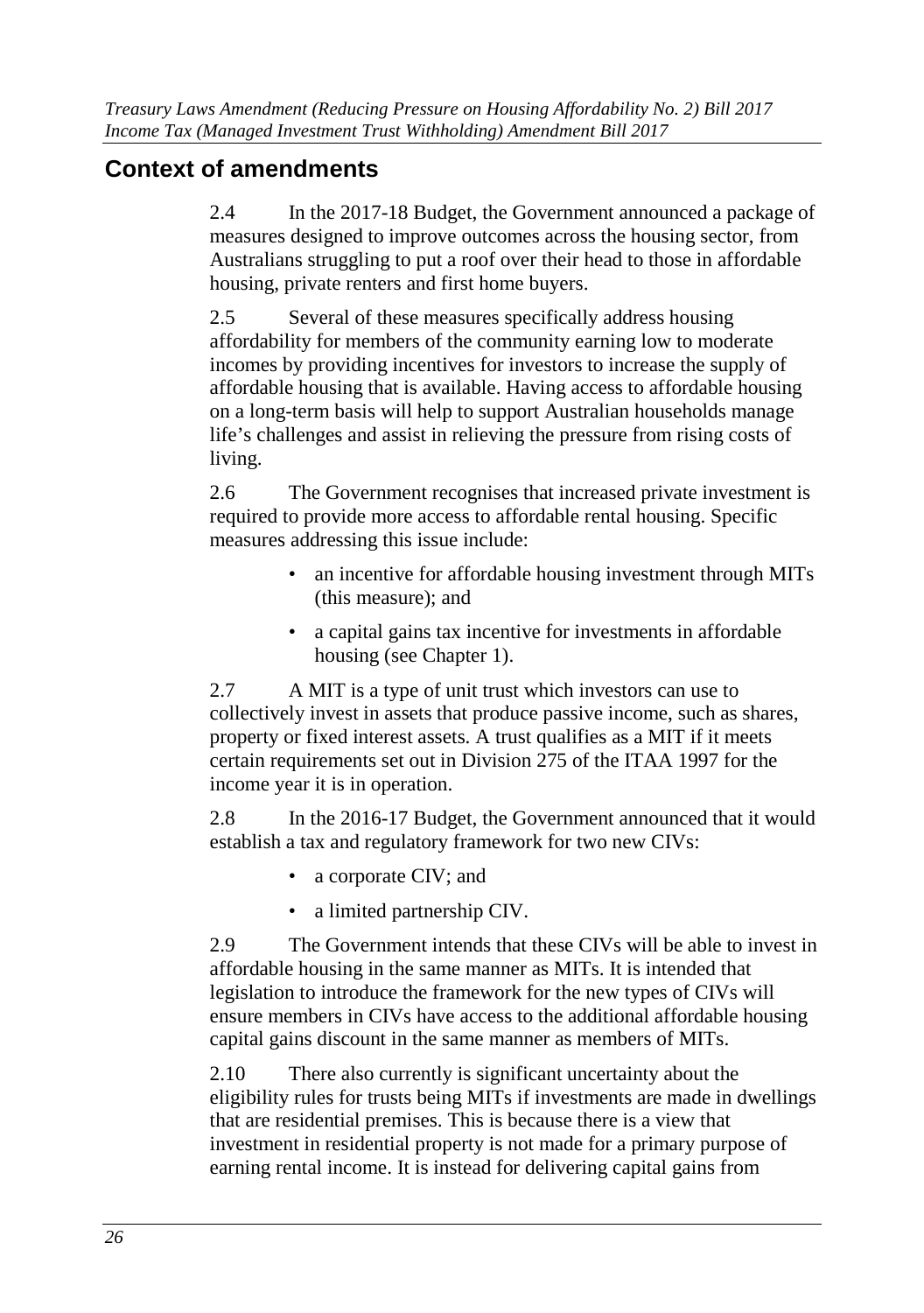increased property values, and therefore not eligible for the MIT tax concessions.

# **Summary of new law**

2.11 This measure enables trusts that invest in dwellings that are residential premises, but not commercial residential premises, to be MITs if:

- the dwelling is used for the purpose, or primarily for the purpose, of deriving rent from affordable housing; or
- the use of the dwelling as residential premises is incidental to the earning of other income from the asset of which the dwelling is a part.

2.12 This measure also clarifies the eligibility rules for trusts to be MITs if they invest in dwellings that are residential premises. This will help to provide investors with investment certainty. This change will not, however, affect MITs investing in commercial residential premises. This means that trusts can invest in commercial residential premises and qualify as MITs provided this investment is primarily for the purpose of deriving rent consistent with the eligible investment business rules.

2.13 This measure also provides incentives for MITs to invest in dwellings that are residential premises to provide affordable housing. The first incentive is a concessional 15 per cent withholding tax rate that applies to fund payments that are paid or attributed to foreign residents who are residents of exchange of information countries to the extent the payments are:

- affordable housing rental income; or
- gains realised from dwellings that the MIT has used to provide affordable housing for a total period or periods of at least 3,650 days (that is 10 years).

2.14 The existing 30 per cent withholding rate will continue to apply for all fund payments that are paid or attributed to members who are foreign residents of countries with which Australia does not have an exchange of information agreement.

2.15 The second incentive is targeted at Australian residents to allow them to apply the related CGT measure (see Chapter 1). Under that measure an additional affordable housing capital gains discount of up to 10 per cent applies to the extent a fund payment includes a capital gain realised if a CGT event occurs to a dwelling that the MIT used to provide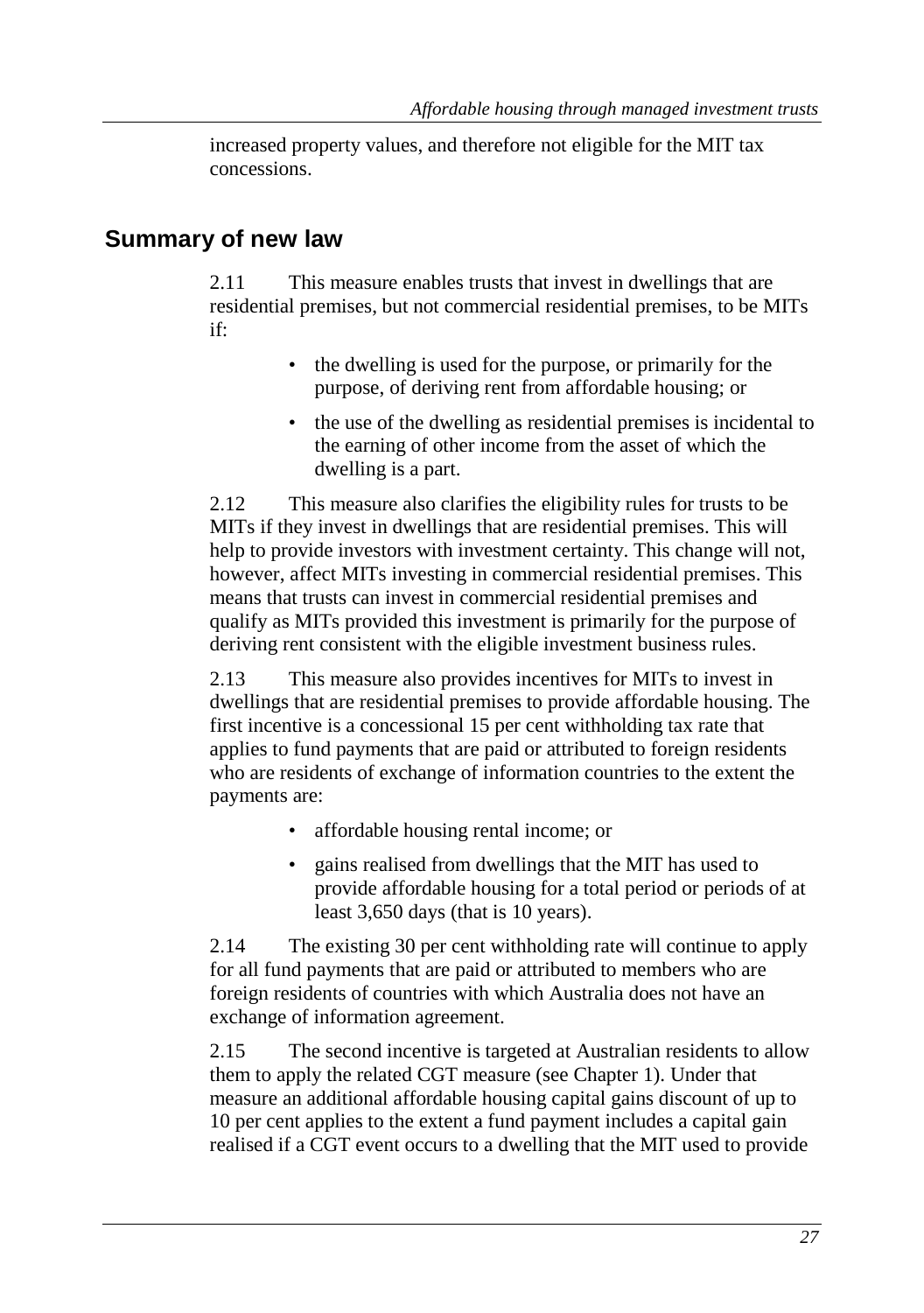affordable housing for a total period or periods of at least 1,095 days (3 years).

2.16 Consistent with the CGT measure, dwellings used to provide affordable housing (see paragraphs 1.26 to 1.48) must satisfy the property management condition. This means that the tenancy or occupancy of the dwelling invested in by a MIT to provide affordable housing must be exclusively managed by an eligible community housing provider (see paragraphs 1.35 to 1.40 of Chapter 1).

# **Comparison of key features of new law and current law**

| New law                                                                                                                                                                                                           | <b>Current</b> law                                                                                                                                           |  |  |
|-------------------------------------------------------------------------------------------------------------------------------------------------------------------------------------------------------------------|--------------------------------------------------------------------------------------------------------------------------------------------------------------|--|--|
| MIT investment in dwellings that are residential premises                                                                                                                                                         |                                                                                                                                                              |  |  |
| Trusts that invest in dwellings that are<br>residential premises but not<br>commercial residential premises can<br>be MITs if:                                                                                    | There is uncertainty whether MITs<br>can invest in dwellings that are<br>residential premises.                                                               |  |  |
| the dwelling is used for the<br>purpose, or primarily for the<br>purpose, of deriving rent from<br>affordable housing;                                                                                            |                                                                                                                                                              |  |  |
| they are constructing, altering,<br>improving or repairing the<br>dwelling to use it to later provide<br>affordable housing;                                                                                      |                                                                                                                                                              |  |  |
| they are preparing the dwelling<br>for disposal immediately after<br>having used it to provide<br>affordable housing; or                                                                                          |                                                                                                                                                              |  |  |
| the use of the dwelling as<br>residential premises is incidental<br>to the earning of other income<br>(that is income from eligible<br>investment business) from the<br>asset of which the dwelling is a<br>part. |                                                                                                                                                              |  |  |
| Withholding tax rate - Foreign residents of exchange of information<br>countries                                                                                                                                  |                                                                                                                                                              |  |  |
| A withholding tax rate of 15 per cent<br>applies to fund payments paid or<br>attributed to foreign residents who are<br>residents of exchange of information                                                      | A withholding tax rate of 15 per cent<br>applies to fund payments paid or<br>attributed to foreign residents who are<br>residents of exchange of information |  |  |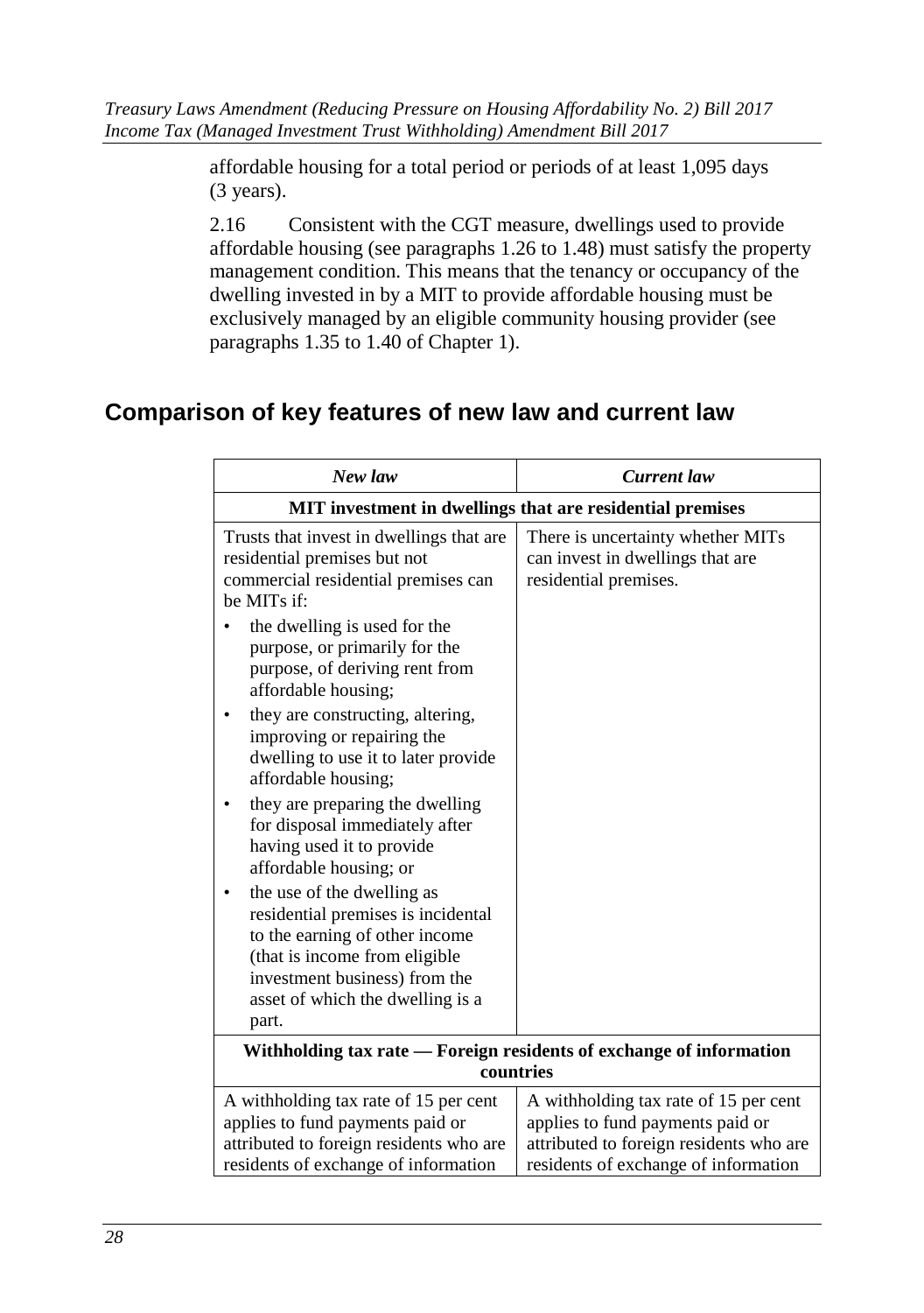| New law                                                                                                                                                                                                                                                                                                                                                                                                                                                                                                                                                            | <b>Current</b> law |
|--------------------------------------------------------------------------------------------------------------------------------------------------------------------------------------------------------------------------------------------------------------------------------------------------------------------------------------------------------------------------------------------------------------------------------------------------------------------------------------------------------------------------------------------------------------------|--------------------|
| countries to the extent that they are:<br>affordable housing rental<br>income; or<br>gains realised from dwellings<br>that the MIT has used to<br>provide affordable housing for<br>a period or periods of at least<br>3,650 days (10 years).<br>An effective withholding tax rate of<br>30 per cent applies to fund payments<br>paid or attributed to foreign residents<br>who are residents of exchange of<br>information countries. The 30 per<br>cent rates applies to those payments<br>to the extent that they are gains<br>realised from dwellings that are | countries.         |
| residential premises that the MIT has<br>used to provide affordable housing                                                                                                                                                                                                                                                                                                                                                                                                                                                                                        |                    |
| but that have not been used to provide<br>affordable housing for a total period                                                                                                                                                                                                                                                                                                                                                                                                                                                                                    |                    |
| or periods of at least 3,650 days (that<br>is 10 years).                                                                                                                                                                                                                                                                                                                                                                                                                                                                                                           |                    |

# **Detailed explanation of new law**

2.17 Schedule 2 to this Bill and the ITMIT Bill 2017 make amendments to enable MITs to invest in affordable housing and provide a concessional 15 per cent withholding tax rate for fund payments to the extent that they include affordable housing income.

# **Enabling MITs to invest in affordable housing**

2.18 Schedule 2 of this Bill makes amendments to enable MITs to invest in affordable housing subject to eligibility conditions. Some consequential amendments are also made to ensure that the tax law operates as intended.

# *Residential premises a trust can invest in and be a MIT*

2.19 A trust can own an interest in a dwelling or otherwise control such an interest and be a MIT if:

> • the dwelling is residential premises that are not commercial residential premises; and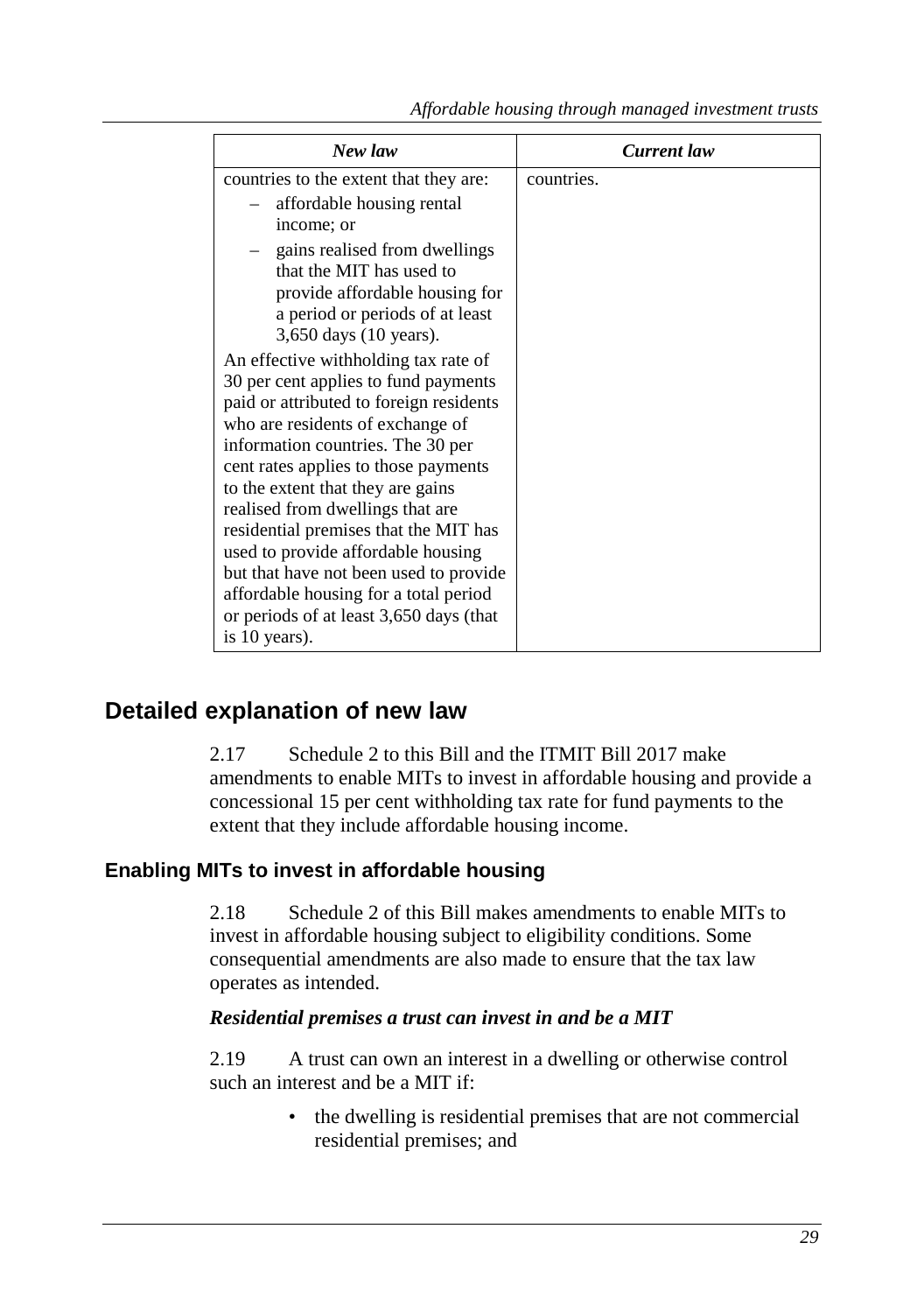• the trust at all times meets an eligibility condition (see paragraph 2.22).

### *[Schedule 2, items 3 and 4, paragraph 275-10(3)(b) and subsection 275-10(4C)]*

2.20 A trust controls an interest in a dwelling that is residential premises if it controlled or was able to control, directly or indirectly, the affairs or operations of another entity in respect of the ownership by that other entity of that dwelling.

2.21 The amendment to the rules determining whether a trust is a MIT concerning the holding of residential premises does not apply to property that is commercial residential premises. This means that trusts can invest in commercial residential premises and be MITs provided this investment is primarily for the purpose of deriving rent consistent with the eligible investment business rules.

# *Eligibility conditions for dwellings that are residential premises (but not commercial residential premises)*

2.22 The eligibility conditions for dwellings that are residential premises (but not commercial residential premises) are:

- investing in a dwelling used to provide affordable housing for the purpose or primarily for the purpose of deriving rent;
- constructing, altering, improving or repairing a dwelling to use it for a later period in the way described in the first dot point in this paragraph;
- preparing a dwelling for disposal immediately after having used the dwelling previously in the way described in the first dot point in this paragraph; and
- the use of a dwelling as residential premises is incidental to the earning of other income that is eligible investment business from the dwelling or an asset of which the dwelling is a part.

#### *[Schedule 1, item 4, subsection 275-10(4D)]*

2.23 References to using a dwelling that is residential premises to provide affordable housing has the same meaning as used in Chapter 1 (additional capital gains discount for affordable housing).

2.24 An interest in a dwelling that a trust holds that is used to provide affordable housing will need to be held for the purpose, or primarily for the purpose, of deriving rent. 'For the purpose, or primarily for the purpose of deriving rent' has the same meaning as it does for the definition of eligible investment business in section 102M of the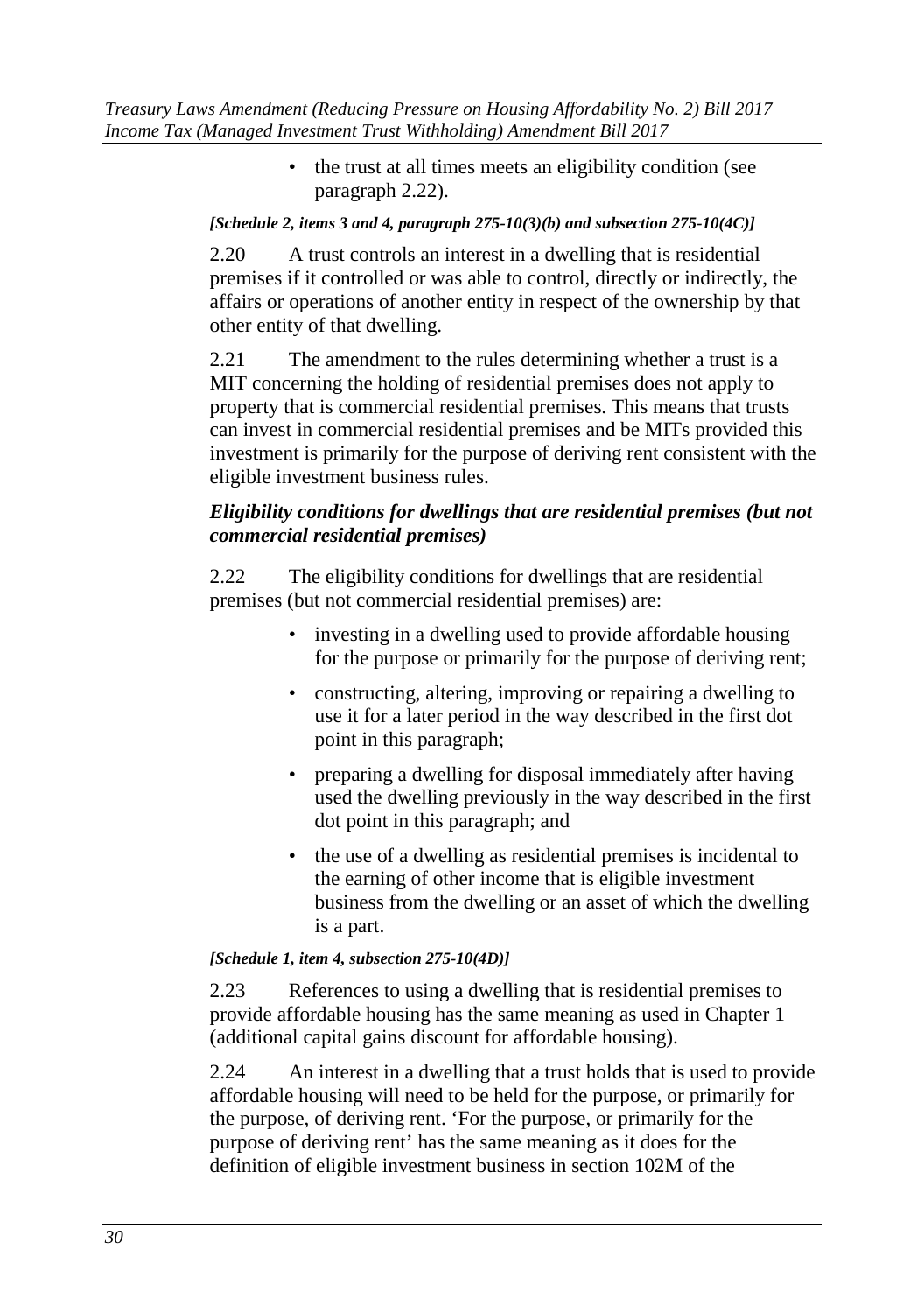*Income Tax Assessment Act 1936* (ITAA 1936). Each such investment will need to be considered on its merits.

2.25 Factors that need to be considered to determine whether an investment in a dwelling is held for the purpose, or primarily for the purpose of deriving rent include:

- the trust's investment strategy;
- the length of time the dwelling is intended to be held for, and any plan for disposal;
- any arrangements entered into or activities undertaken by the trustee (including in relation to the development of the property, its management, and other incidental activities);
- features of the dwelling affecting its suitability for rent by affordable housing tenants; and
- projected rental yields and capital growth to determine the purpose for holding the dwelling.

2.26 To satisfy the eligible investment business rules the MIT will generally need to hold dwellings used to provide affordable housing for significantly longer than a period of three or more years — the period before resident individuals will be eligible to receive the additional capital gains discount for affordable housing (see Chapter 1).

2.27 To satisfy the requirement of investing primarily for the purpose of deriving rent, the dwelling must typically be held for a minimum period. This varies, and needs to be considered taking into account the circumstances of the investment. For example, the Commissioner, in recent advice had regard to the nature of the investment, such that it ensured that the property would be held for the long-term and that the net rental yield would likely exceed the capital growth of the property over the 10 year rental period.

2.28 A trust will also be taken to be investing in the dwelling primarily for the purposes of deriving rent in any income year in which it satisfies the safe harbour test in section 102MB(2) of the ITAA 1936 (75 percent or more of income from rent and other requirements).

# *Consequential amendments*

2.29 Two consequential amendments are made to ensure that the law operates as intended.

*Trading trust rule for trusts seeking to be MITs* 

2.30 A trust is a MIT for an income year if it satisfies the MIT requirements in Subdivision 275-A of the ITAA 1997. One of these requirements is that the trust is not a trading trust for the income year.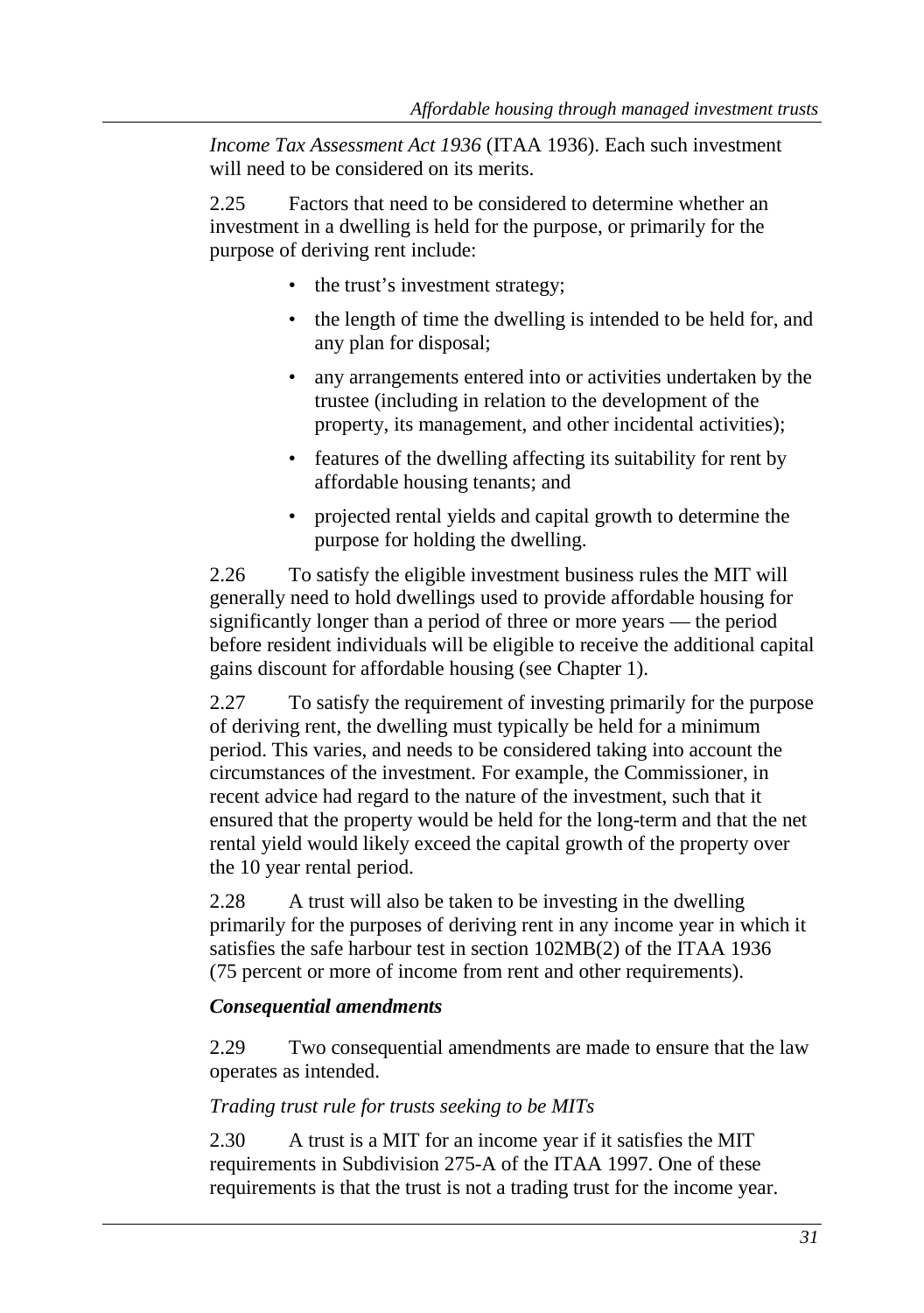*Treasury Laws Amendment (Reducing Pressure on Housing Affordability No. 2) Bill 2017 Income Tax (Managed Investment Trust Withholding) Amendment Bill 2017* 

> 2.31 Section 102N of the ITAA 1936 provides that a trust is a trading trust for an income year if the trustee (in the capacity of trustee of the trust), at any time during the income year, carried on a trading business or controlled or was able to control, directly or indirectly, the affairs or operations of another entity in respect of the carrying on by that other entity of a trading business.

2.32 Section 102M of the ITAA 1936 then provides that a trading business means a business that does not consist wholly of eligible investment business. Section 102M provides that eligible investment business means:

- investing in land for the purpose, or primarily for the purpose, of deriving rent; or
- investing or trading in certain equities, financial instruments and financial arrangements.

2.33 Some of the activities that trusts can undertake concerning dwellings that are residential premises (but not commercial residential premises) and be a MIT would not otherwise be eligible investment business. An example is the construction of a dwelling, even if it is to be used to provide affordable housing for the purpose, or primarily for the purpose, of deriving rent.

2.34 Therefore an amendment is made so that, for the purpose of applying the trading trust test in subsection 275-10(4), investments in dwellings that are residential premises (but not commercial residential premises) are disregarded if at all times they satisfy the eligibility conditions (see paragraphs 2.22). *[Schedule 1, item 3, subsection 275-10(4)]*

# *Definition of public trading trust*

2.35 Subsection 102T(16) of the ITAA 1936 has the effect that if a trust is a public trading trust then it cannot be a MIT.

2.36 A unit trust is a public trading trust if it satisfies the requirements set out in section 102R of the ITAA 1936. They are:

- it is a public unit trust in relation to the relevant year of income;
- it is a trading trust in relation to the relevant year of income; and
- it is a resident unit trust in relation to the relevant year of income or it was a public trading trust in relation to a year of income preceding the relevant year of income.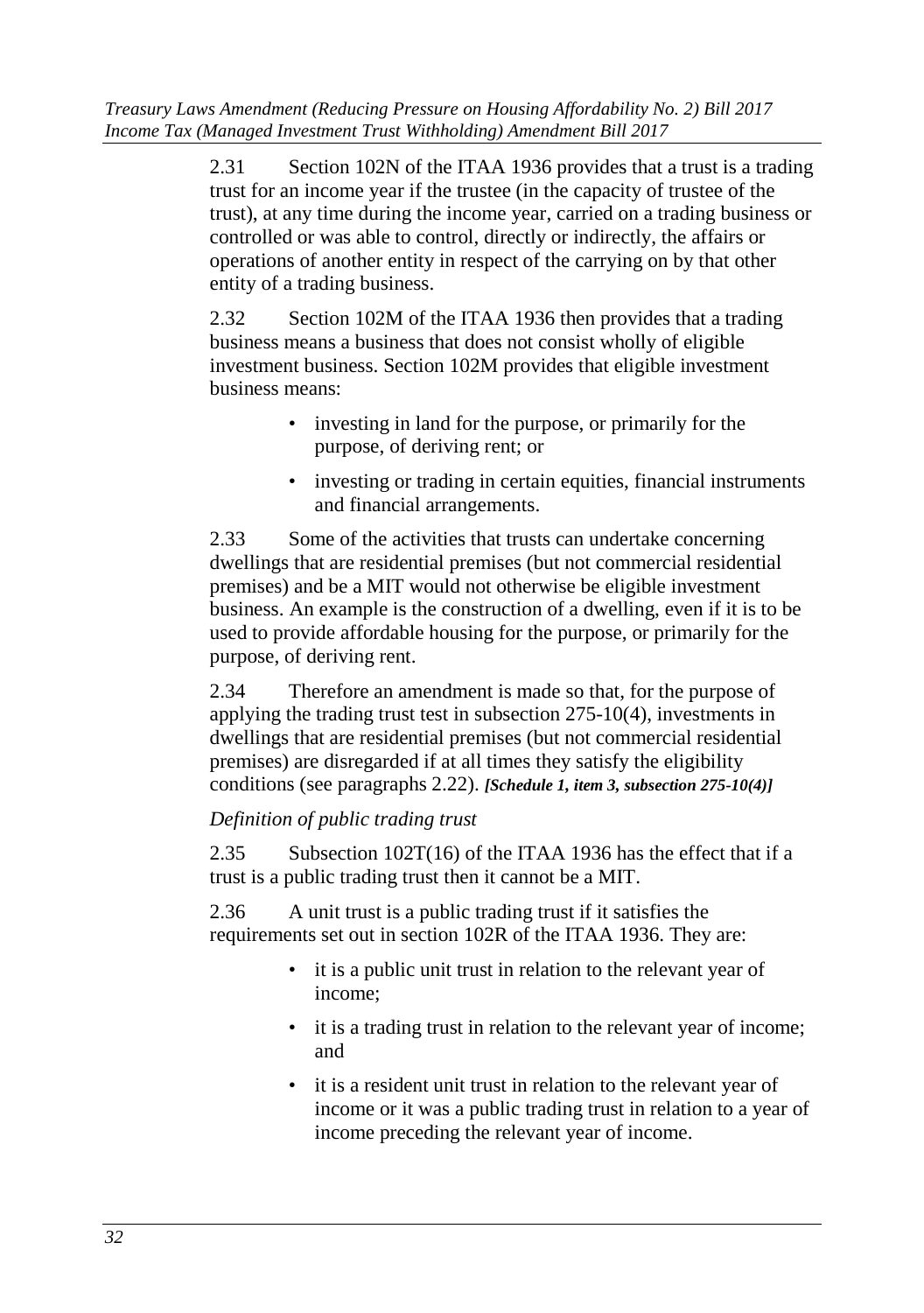2.37 Under section 102M of the ITAA 1936 a trading trust is a trust that carries on business that is not wholly eligible investment business.

2.38 Most trusts that are MITs would satisfy the first and third conditions for being a public unit trust, meaning that the only reason they are not public trading trusts is because they are not trading trusts. As noted in paragraph 2.22 some of the activities that trusts can undertake for dwellings that are residential premises (but not commercial residential premises) and be MITs do not come within the meaning of eligible investment business. Therefore a significant number of trusts that invested in affordable housing activities would ordinarily be public trading trusts, meaning that they could not be MITs.

2.39 Therefore the definition of public trading trust is amended to ensure that in considering if a trust is a public trading trust, affordable housing activities as set out in the eligibility conditions for dwellings that are residential premises (but not commercial residential premises) that trusts can undertake and be MITs are disregarded. This includes constructing, altering, repairing and improving the dwelling and some other activities. *[Schedule 2, item 1, subsection 102R(5) of the ITAA 1936]*

# **Apply 15 per cent withholding tax rate for fund payments to the extent that they are composed of certain affordable housing income**

2.40 The MIT final withholding tax rate applies to fund payments paid or attributed by a MIT to a foreign resident. A fund payment, broadly, is a distribution or attribution by a MIT of its net income from Australian sources (other than dividends, interest and royalties) and capital gains from taxable Australian property.

2.41 The concessional MIT final withholding tax rate is prescribed in paragraph 4(1)(a) of the *Income Tax (Managed Investment Trust Withholding Tax) Act 2008* (ITMITA 2008). Where the fund payment is from a MIT investing in affordable housing the rate of the final withholding tax is 30 per cent. The rate is reduced to 15 per cent where the recipient of the fund payment is resident in an information exchange country as listed in Regulation 44E of the *Taxation Administration Regulations 1976*.

2.42 The trustee of a MIT (or other entity where the fund payment is paid or attributed indirectly through one or more Australian intermediaries) is required to withhold an amount from a fund payment it makes to an entity with an address outside of Australia (or where the payer is authorised to make payments outside Australia). The MIT withholding rate is prescribed in subsections 12-385(3), 12-390(3) and 12-390(6) of Schedule 1 to the TAA 1953. Generally the rate at which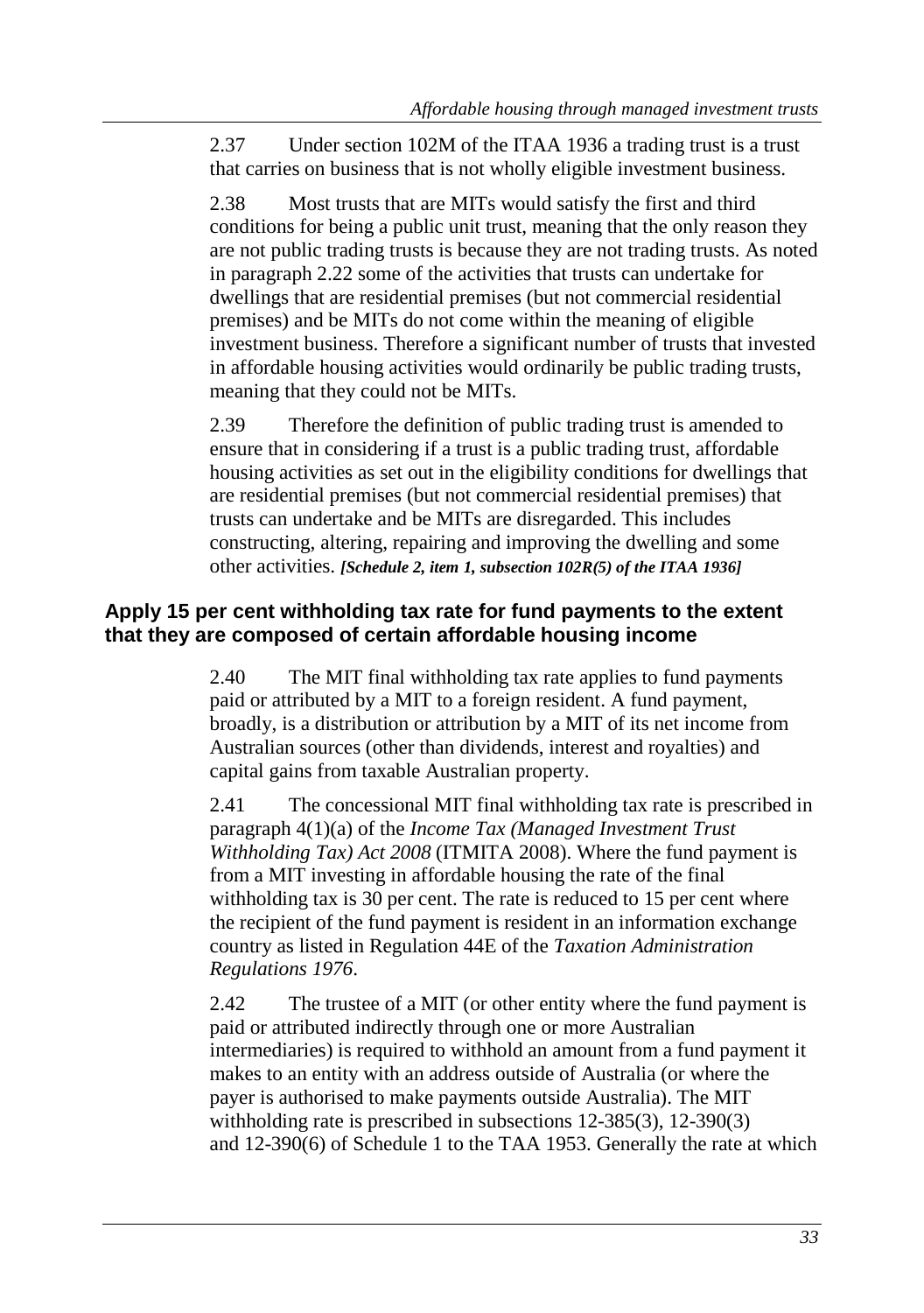the MIT or other entity withholds is the same as the MIT final withholding tax rate.

2.43 In relation to affordable housing, the concessional rate of MIT withholding tax of 15 per cent will apply to fund payments to the extent that they are payments or attributions of:

- affordable housing rental income; or
- gains (capital or revenue gains) realised from dwellings that the MIT has held and used to provide affordable housing for 10 or more years.

2.44 A withholding rate of 30 per cent (the 15 per cent concessional rate and an additional 15 per cent rate) applies to 'fund payments' from a MIT to the extent it is an ineligible affordable housing payment. Ineligible affordable housing payments are amounts paid or attributed from a gain from a CGT event occurring in relation to a CGT asset that is an ownership interest in a dwelling if the dwelling was not used by the MIT to provide affordable housing on or after 1 July 2017 for a period or periods totalling at least 10 years before the CGT event occurs. *[Schedule 1, items 6, 7, 10 and 11 of the Bill and items 1 and 2 of the ITMIT Bill, section 980-100 and subsection 995-1(1) of the ITAA 1997, subsections 12-385(3A), 12-390(3A) and 12-390(6A) of Schedule 1 to the TAA 1953 and section 2A and subsection 4(1) of the ITMITA 2008]*

# **Example 2.1 — Fund payments made by a MIT**

The MNO MIT has invested in dwellings using them to provide affordable housing primarily for the purpose of earning rent for a number of years.

In the 2033-34 income year the MNO MIT has the following assessable income:

- \$100,000 of affordable housing rental income;
- a \$50,000 capital gain resulting from the sale of the Blue Housing Flats in which all of the dwellings have been used to provide affordable housing for 9 years; and
- a \$300,000 capital gain resulting from the sale of the Yellow Housing Flats in which all of the dwellings have been used to provide affordable housing for 15 years.

The whole of the income and capital gains of the MNO MIT for the 2033-34 income year is paid out to its members.

Withholding at the rate of 15 per cent applies to all components of fund payments the MNO MIT distributes to members who are residents of countries which are exchange of information countries.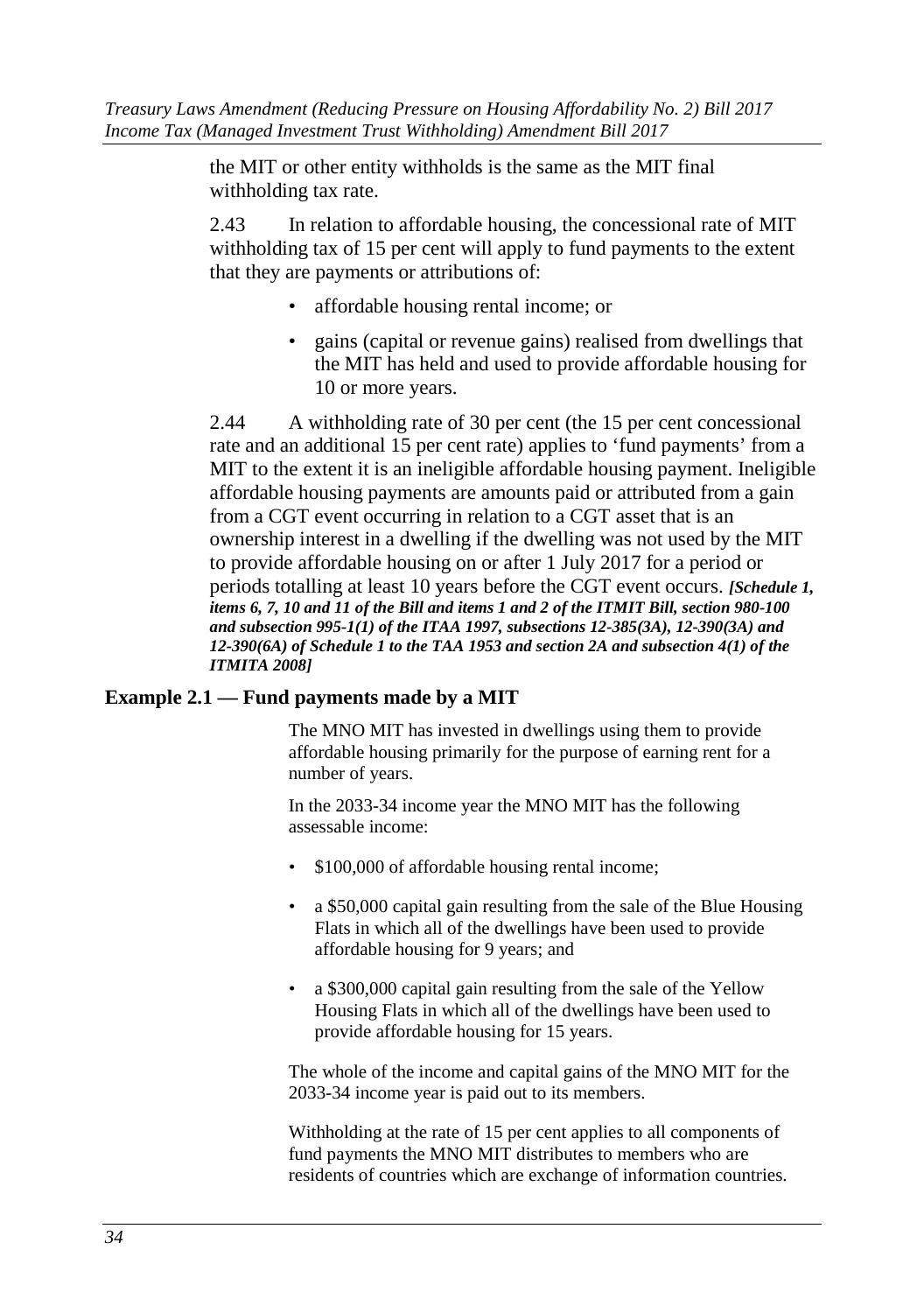Additional withholding at the rate of 15 per cent (in addition to the withholding of 15 per cent that applies to the whole of the fund payment) applies to any part of the fund payment that is an ineligible affordable housing gain that the MNO MIT distributes to members who are residents of countries which are exchange of information countries. For the MNO MIT, this applies to the component of the fund payment that is comprised of the part of the net capital gain from the sale of the Blue Housing Flats. This is because those dwellings had not been used to provide affordable housing for the purpose, or principally for the purpose, of deriving rent for a period or periods totalling at least 3,650 days (10 years).

Withholding at the rate of 30 per cent applies to any fund payments the MNO MIT distributes to members who are residents of countries which are not exchange of information countries.

Withholding does not apply to fund payments made to members who are Australian residents (for taxation purposes). However they will need to include fund payments they receive in their assessable income (applying the same tax characteristics to those payments that they had for the MIT).

2.45 No changes are made to the following withholding rates that apply to members who are foreign residents but are not residents of exchange of information countries:

- the 30 per cent final withholding tax rate that applies to those foreign residents; or
- the 30 per cent withholding rate that MITs must apply to fund payments that they make or attribute to these members.

# **Application and transitional provisions**

2.46 The amendment to the definition of public trading trust applies in relation to years of income commencing on or after 1 July 2017. *[Schedule 2, subitem 12(1)]*

2.47 The amendments to clarify that MITs can only invest in dwellings that are residential premises (but not commercial residential premises) in certain circumstances and the associated transitional rule (refer to paragraph 2.51 to 2.56) apply in relation to income years commencing on and after 1 July 2017. *[Schedule 2, subitem 12(2)]*

2.48 The amendments to the ITMITA 2008 and the TAA 1953 concerning the rate of withholding tax that applies to members of MITs who reside in exchange of information countries have effect for income years commencing on and after 1 July 2017. *[Schedule 2, subitems 12(4), (5) and (6) of the Bill and item 3 of the ITMIT Bill]*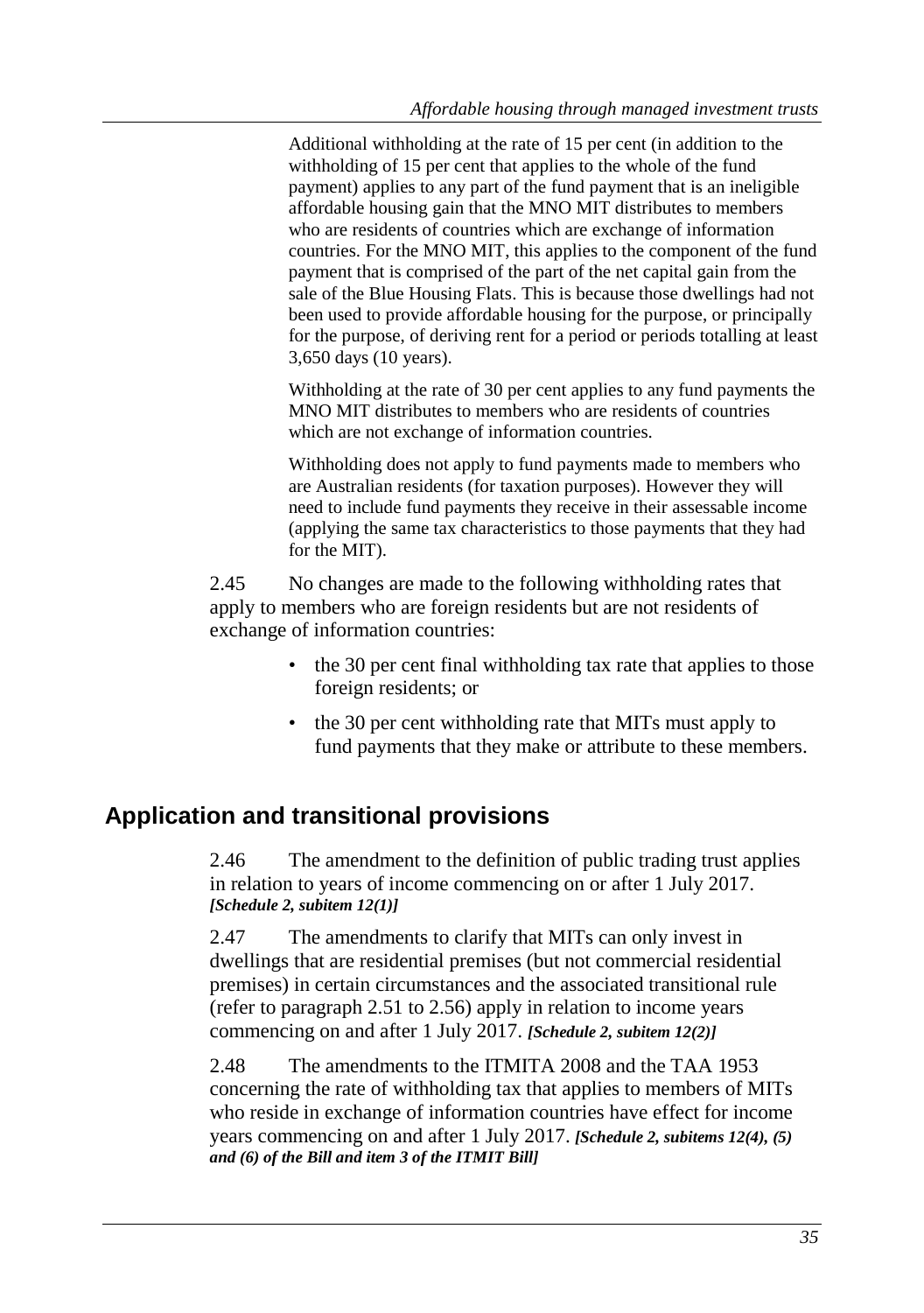*Treasury Laws Amendment (Reducing Pressure on Housing Affordability No. 2) Bill 2017 Income Tax (Managed Investment Trust Withholding) Amendment Bill 2017* 

> 2.49 The amendment to insert the definition of ineligible affordable housing gain into the ITAA 1997 applies from the [date of announcement]. This ensures that the additional 15 per cent withholding tax that may otherwise apply to a gain realised from the disposal of a dwelling that was residential premises does not apply if the CGT event from which the gain arose occurred before the time of the announcement. *[Schedule 2, subitem 12(3)]*

2.50 Schedule 2 to the Bill and the ITMIT Bill 2017 commence on the first day of the next quarter following the day of Royal Assent. *[Clause 2 of the Bill and clause 2 of the ITMIT Bill]*

# **Transitional rule concerning investing in dwellings that are residential premises**

2.51 The amendments to clarify that MITs can only invest in dwellings that are residential premises (but not commercial residential premises) in certain circumstances (see paragraphs 2.19 to 2.28) are intended to give effect to the longstanding interpretation of the law that investment in residential premises is primarily motivated by the pursuit of capital gains.

2.52 The amendments also help to better target tax concessions for foreign investors and are consistent with the Government's intention of encouraging investment in affordable housing by MITs. If trusts could invest in any residential premises this would undermine the Government's policy intent of encouraging MITs to invest in affordable housing as affordable housing would likely deliver a lower rental yield.

2.53 However the Government recognises that MITs may have existing investments in dwellings that are residential premises that they have acquired in the past. Accordingly, the amendments contain a transitional provision where trusts that are MITs that invested in residential premises (that are not commercial residential premises) prior to the announcement of the change in the tax law have 10 years before they need to comply with this restriction. This transitional arrangement only applied to existing investments in dwellings that are residential premises that had been acquired before the [announcement day].

2.54 However the amendments to clarify that MITs can only invest in dwellings that are residential premises (but not commercial residential premises) in certain circumstances will not apply to a dwelling until 1 October 2027 if the trust:

> • was a MIT for the income year which included the announcement day; and